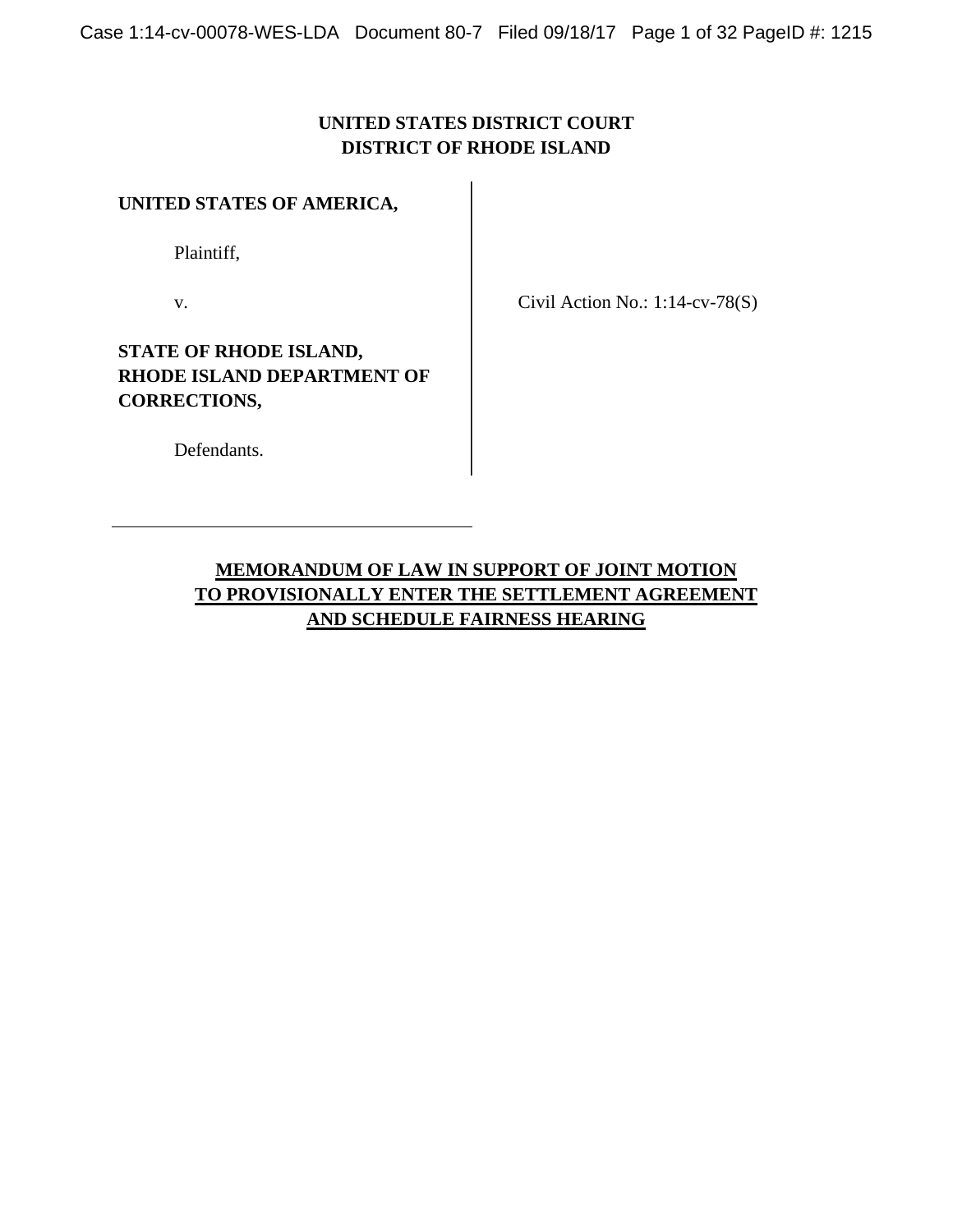## **TABLE OF CONTENTS**

| I.  |                 |                                                                     |               |                                                                                                                           |  |  |  |  |
|-----|-----------------|---------------------------------------------------------------------|---------------|---------------------------------------------------------------------------------------------------------------------------|--|--|--|--|
| II. |                 |                                                                     |               |                                                                                                                           |  |  |  |  |
| Ш.  |                 |                                                                     |               |                                                                                                                           |  |  |  |  |
|     | $A_{\cdot}$     |                                                                     |               |                                                                                                                           |  |  |  |  |
|     | <b>B.</b>       |                                                                     |               |                                                                                                                           |  |  |  |  |
| IV. |                 |                                                                     |               |                                                                                                                           |  |  |  |  |
|     | A.              |                                                                     |               |                                                                                                                           |  |  |  |  |
|     |                 | 1.                                                                  |               |                                                                                                                           |  |  |  |  |
|     |                 | 2.                                                                  |               |                                                                                                                           |  |  |  |  |
|     | <b>B.</b>       |                                                                     |               |                                                                                                                           |  |  |  |  |
|     |                 | 1.                                                                  |               |                                                                                                                           |  |  |  |  |
|     |                 | 2.                                                                  |               |                                                                                                                           |  |  |  |  |
|     | $\mathcal{C}$ . |                                                                     |               |                                                                                                                           |  |  |  |  |
|     |                 | 1.                                                                  |               |                                                                                                                           |  |  |  |  |
|     |                 | 2.                                                                  |               |                                                                                                                           |  |  |  |  |
|     |                 | 3.                                                                  |               | Notice of Entry of the Settlement Agreement and Individual Relief                                                         |  |  |  |  |
|     |                 |                                                                     |               |                                                                                                                           |  |  |  |  |
|     |                 | 4.                                                                  |               |                                                                                                                           |  |  |  |  |
|     | D.              | Continuing Jurisdiction and Duration of the Settlement Agreement 11 |               |                                                                                                                           |  |  |  |  |
| V.  |                 |                                                                     |               |                                                                                                                           |  |  |  |  |
|     | A.              |                                                                     |               |                                                                                                                           |  |  |  |  |
|     | <b>B.</b>       |                                                                     |               |                                                                                                                           |  |  |  |  |
|     |                 | 1.                                                                  |               | The Settlement Agreement Avoids Costly Protracted Litigation  13                                                          |  |  |  |  |
|     |                 |                                                                     | a.            | The United States Has Established the First Prong of a Disparate                                                          |  |  |  |  |
|     |                 |                                                                     | $\mathbf b$ . | The United States Contends There is Insufficient Evidence to<br>Support the Job-Relatedness and Business Necessity of the |  |  |  |  |
|     |                 |                                                                     | c.            | The United States Has Proposed Viable Alternatives to the                                                                 |  |  |  |  |
|     |                 | 2.                                                                  |               | The Settlement Agreement Provides Relief That Is Appropriate                                                              |  |  |  |  |
|     |                 |                                                                     | a.            |                                                                                                                           |  |  |  |  |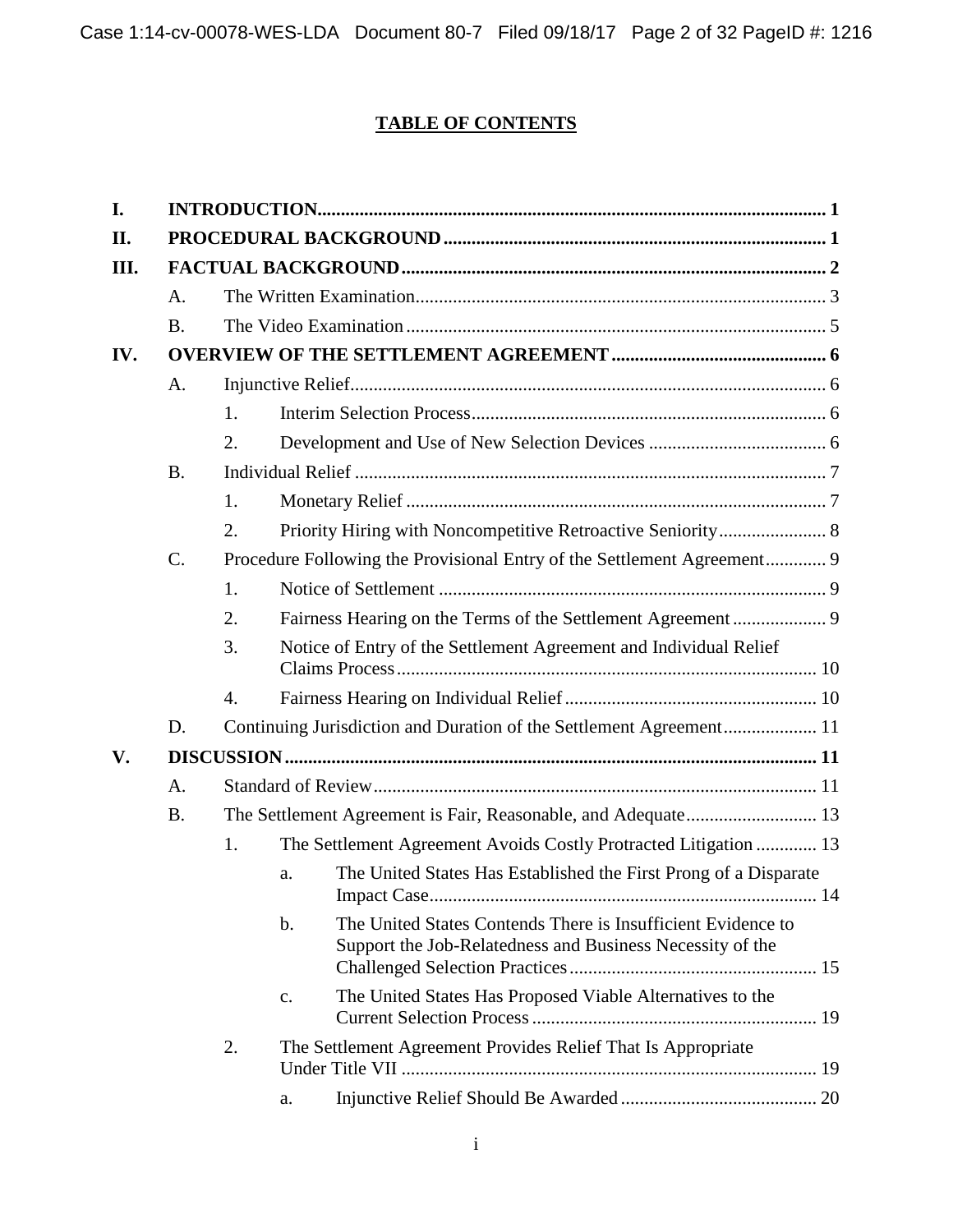| 3. |         | The Settlement Agreement Provides for Hearings to Ensure the Fairness<br>of the Settlement Agreement, Protects Third Parties' Rights, and |  |
|----|---------|-------------------------------------------------------------------------------------------------------------------------------------------|--|
|    | $h_{-}$ |                                                                                                                                           |  |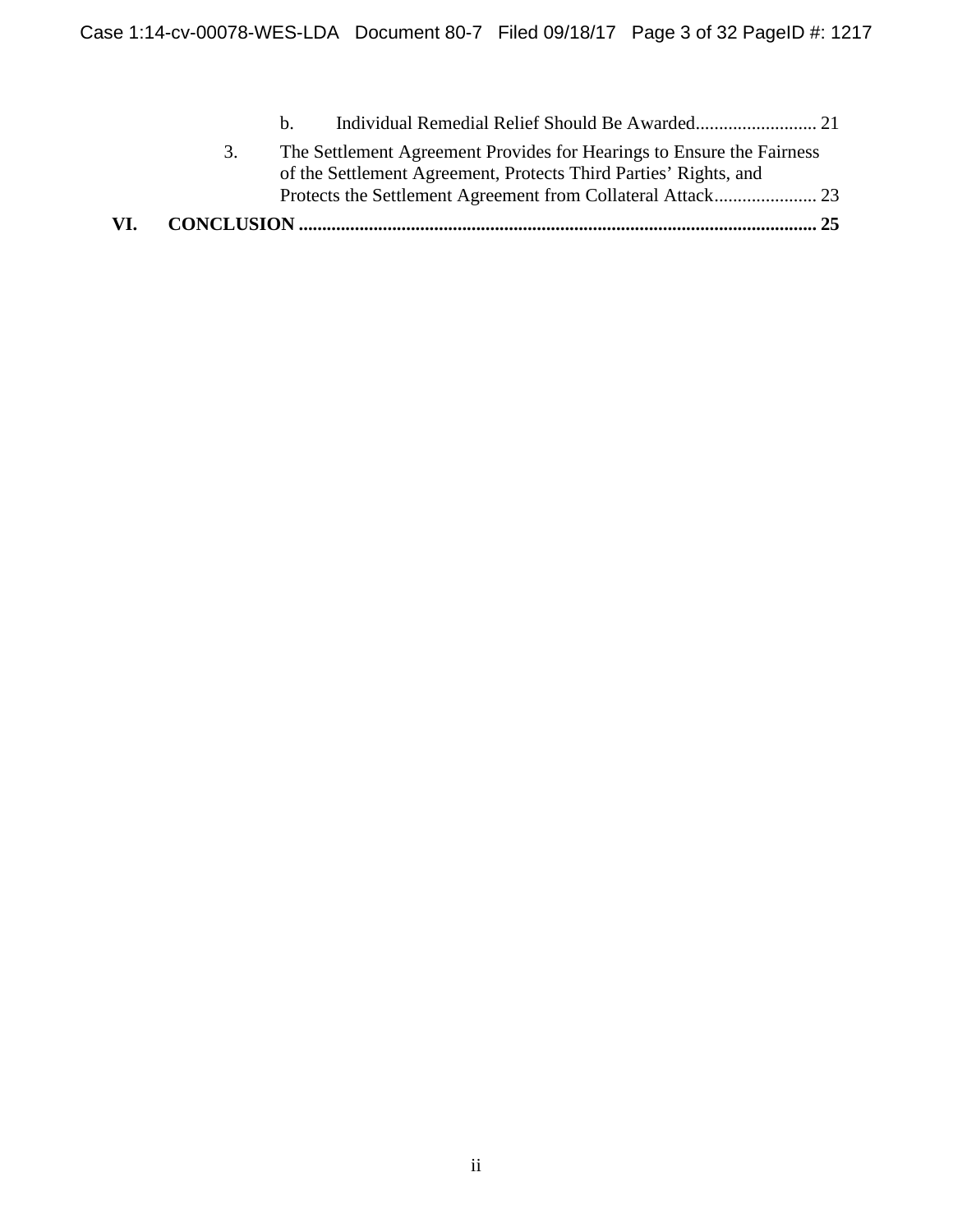## **TABLE OF AUTHORITIES**

## **Cases**

| Boston Chapter, N.A.A.C.P., Inc., v. Beecher, 504 F.2d 1017 (1st Cir. 1974) 16                 |
|------------------------------------------------------------------------------------------------|
| Boston Police Superior Officers Fed'n v. City of Boston, 147 F.3d 13 (1st Cir. 1998)  23       |
|                                                                                                |
|                                                                                                |
|                                                                                                |
|                                                                                                |
| Conservation Law Found. of New England, Inc., v. Franklin, 989 F.2d 54                         |
|                                                                                                |
| Donnelly v. Rhode Island Bd. of Governors for Higher Educ., 929 F. Supp. 583                   |
| Durrett v. Hous. Auth. of the City of Providence, 896 F.2d 600 (1st Cir. 1990)  12, 13, 20, 21 |
|                                                                                                |
|                                                                                                |
|                                                                                                |
|                                                                                                |
|                                                                                                |
|                                                                                                |
|                                                                                                |
|                                                                                                |
| In re Pharm. Indus. Average Wholesale Price Litig., 588 F.3d 24 (1st Cir. 2009)  12            |
|                                                                                                |
|                                                                                                |
|                                                                                                |
| Local No. 93, Int'l Ass'n of Firefighters v. City of Cleveland, 478 U.S. 501 (1986)  11        |
|                                                                                                |
|                                                                                                |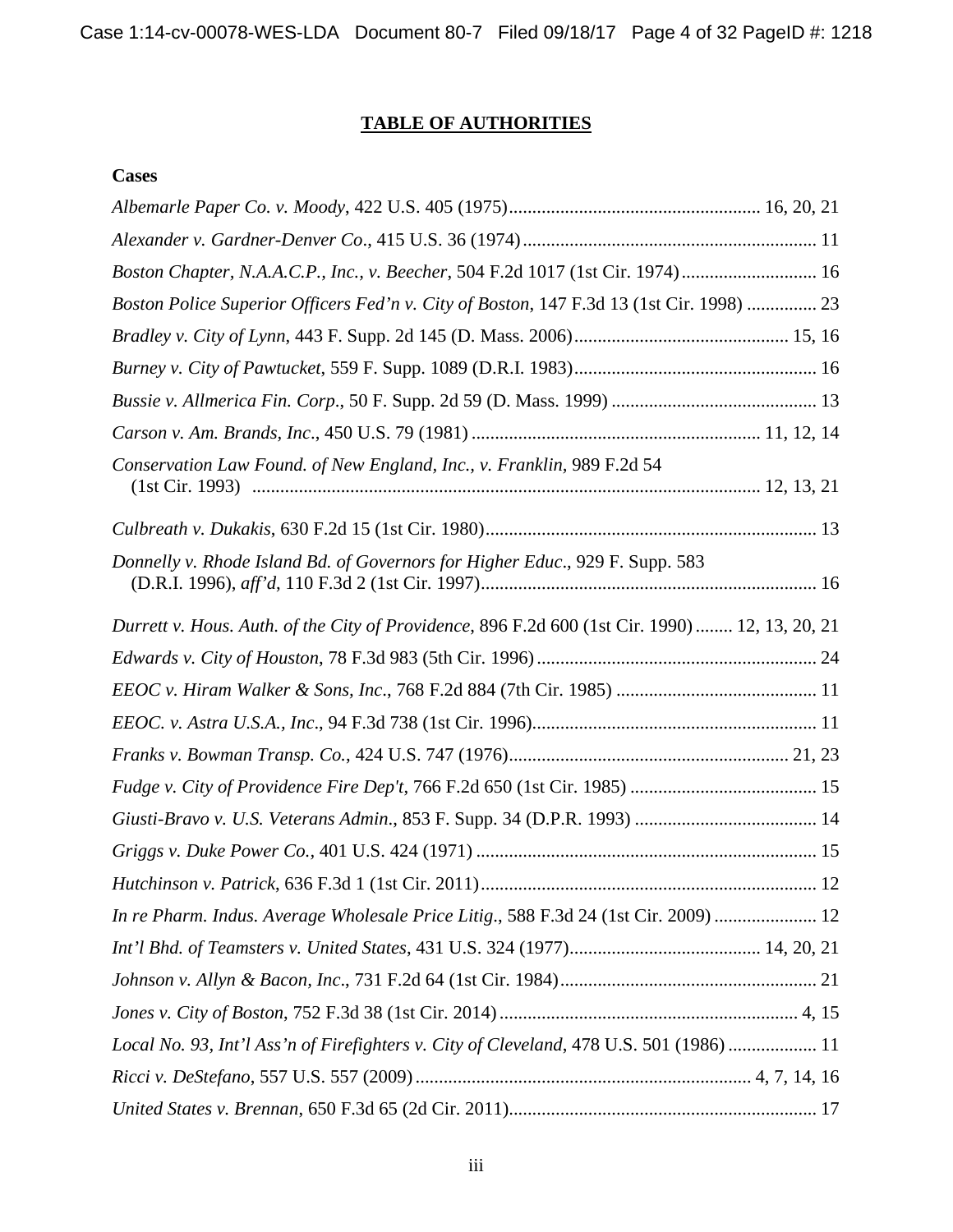## **Statutes**

# **Regulations**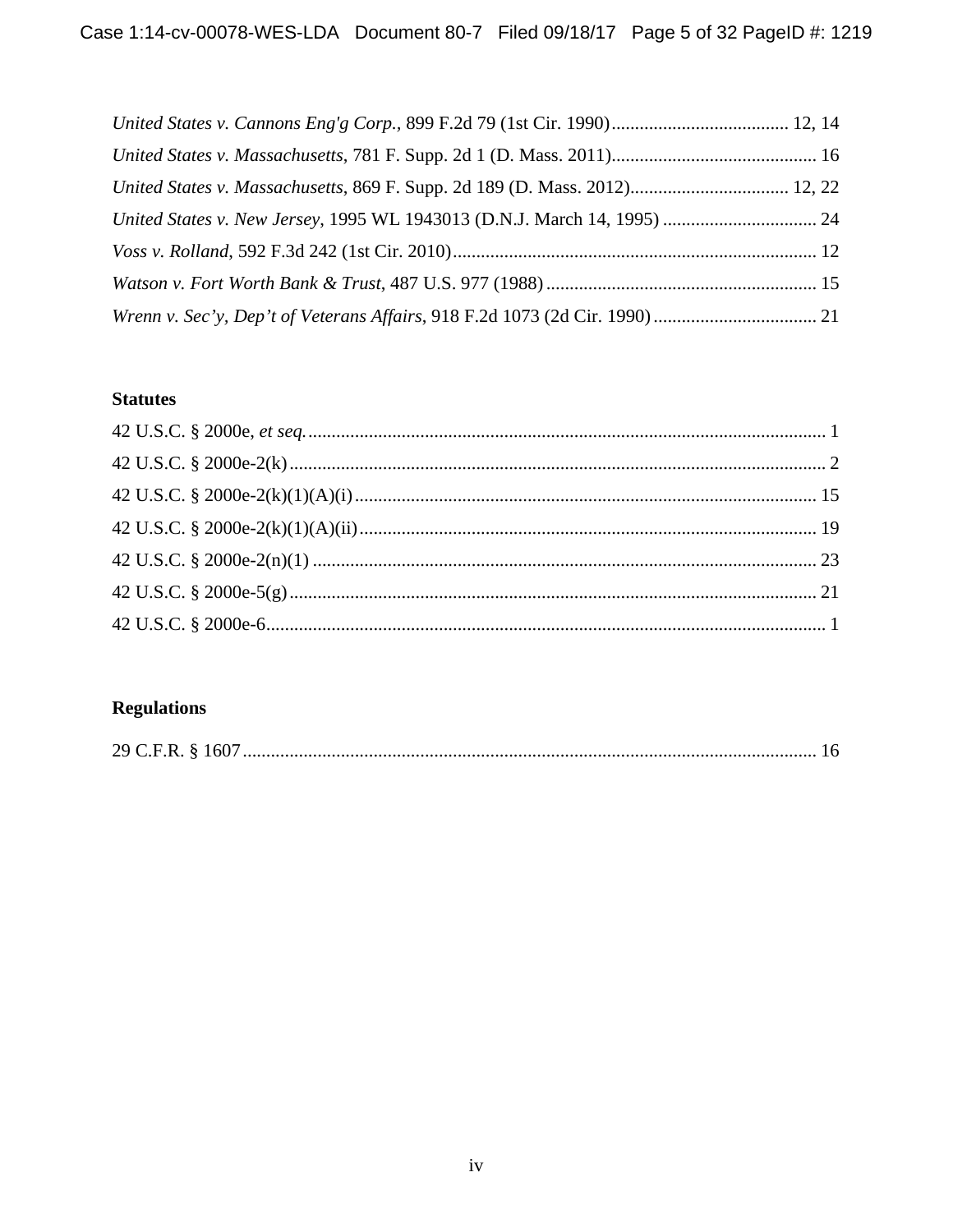## <span id="page-5-0"></span>**I. INTRODUCTION**

Plaintiff United States of America ("United States") and Defendants State of Rhode Island ("Rhode Island") and the Rhode Island Department of Corrections ("RIDOC") (collectively, "Parties") submit the following Memorandum of Law in Support of the Joint Motion to Provisionally Enter the Settlement Agreement and Schedule Fairness Hearing ("Joint Motion"). The Parties request that the Court provisionally enter the proposed Settlement Agreement filed with this Joint Motion, and schedule a Fairness Hearing on the Settlement Agreement.<sup>[1](#page-5-2)</sup> See Exhibit A.

As set forth below, the Court should provisionally enter the Settlement Agreement because its terms are lawful, reasonable, and equitable. If entered, the Agreement will fulfill the goals of: (1) resolving all legal and factual disputes between the Parties; (2) establishing a new selection procedure for entry-level correctional officers ("COs") positions that complies with Title VII of the Civil Rights Act of 1964, as amended, 42 U.S.C. § 2000e, *et seq.* ("Title VII"); and (3) providing appropriate individual remedial relief in the form of monetary and priority hiring relief (with retroactive noncompetitive seniority) to qualified African American and Hispanic applicants who were affected by the employment practices challenged by the United States in this case.

#### <span id="page-5-1"></span>**II. PROCEDURAL BACKGROUND**

The United States commenced this action against Rhode Island on February 10, 2014, pursuant to Section 707 of Title VII of the Civil Rights Act of 1964, as amended, 42 U.S.C. § 2000e-6. *See* Dkt. No. 1 at ¶ 1. In this case, the United States alleges that Defendants violated Title VII by engaging in a pattern or practice of employment discrimination in hiring entry-level

<span id="page-5-2"></span><sup>&</sup>lt;sup>1</sup> This Memorandum incorporates by reference the definitions set forth in the Settlement Agreement, attached as Exh. A, at ¶ II.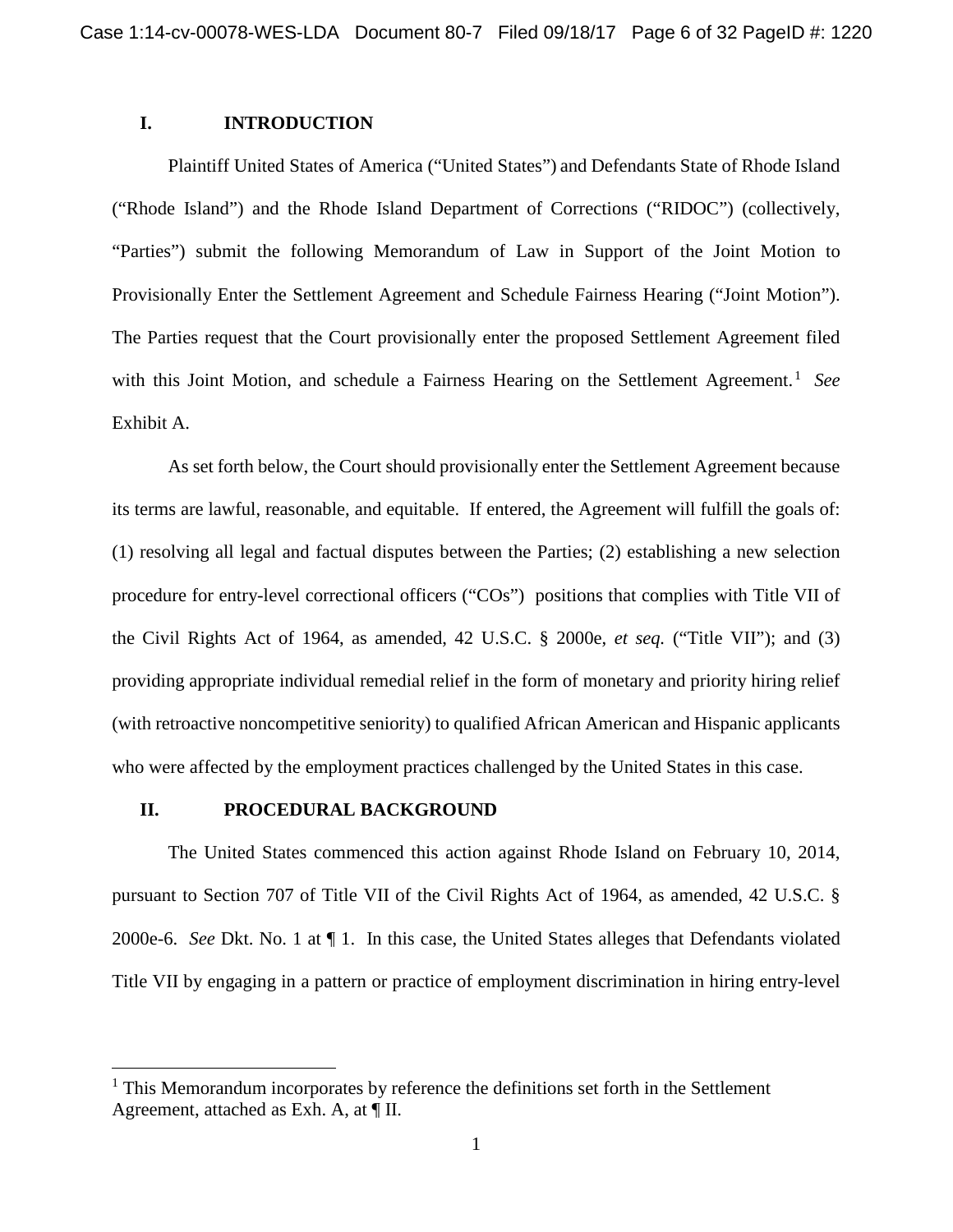correctional officers at the RIDOC. *Id.* Specifically, the United States alleges that from 2000 to 2013, Defendants used a written examination and a video examination for selecting entry-level correctional officers that had a disparate impact on African American and Hispanic candidates, and is not job-related and consistent with business necessity. *Id*. ¶¶ 31-36. Furthermore, the United States claims that Defendants' use of these examinations is unlawful because alternative selective devices with less impact are available that would meet Rhode Island's legitimate business needs. *See* 42 U.S.C. § 2000e-2(k). In their answer to the United States' complaint, Defendants denied that the challenged employment practices violated Title VII. *See* Dkt No. 23. The United States has never alleged intentional discrimination in this case, whether in its Complaint or in any subsequent filing. The State does not admit to liability under Title VII.

After more than two years of extensive fact and expert discovery, the Parties engaged in productive settlement discussions in December 2016, and narrowed the issues that remained in dispute. These efforts culminated in a successful mediation on April 20, 2017, facilitated by Magistrate Judge Lincoln D. Almond. The Parties acknowledge their shared objective of selecting a qualified, diverse workforce in a manner that does not disproportionately exclude African American or Hispanic candidates from employment at the RIDOC. The Parties consent to the terms of the proposed Settlement Agreement, filed with this Joint Motion, and agree to waive hearings and findings of fact and conclusions of law on all remaining issues in the case, subject to the fairness hearings outlined below.

#### <span id="page-6-0"></span>**III. FACTUAL BACKGROUND**

For purposes of seeking provisional—and, ultimately, final—entry of the Settlement Agreement, the United States contends, and Rhode Island does not dispute, the following: Since at least 2000, the multiple-hurdle selection process for entry-level COs at the RIDOC has included

2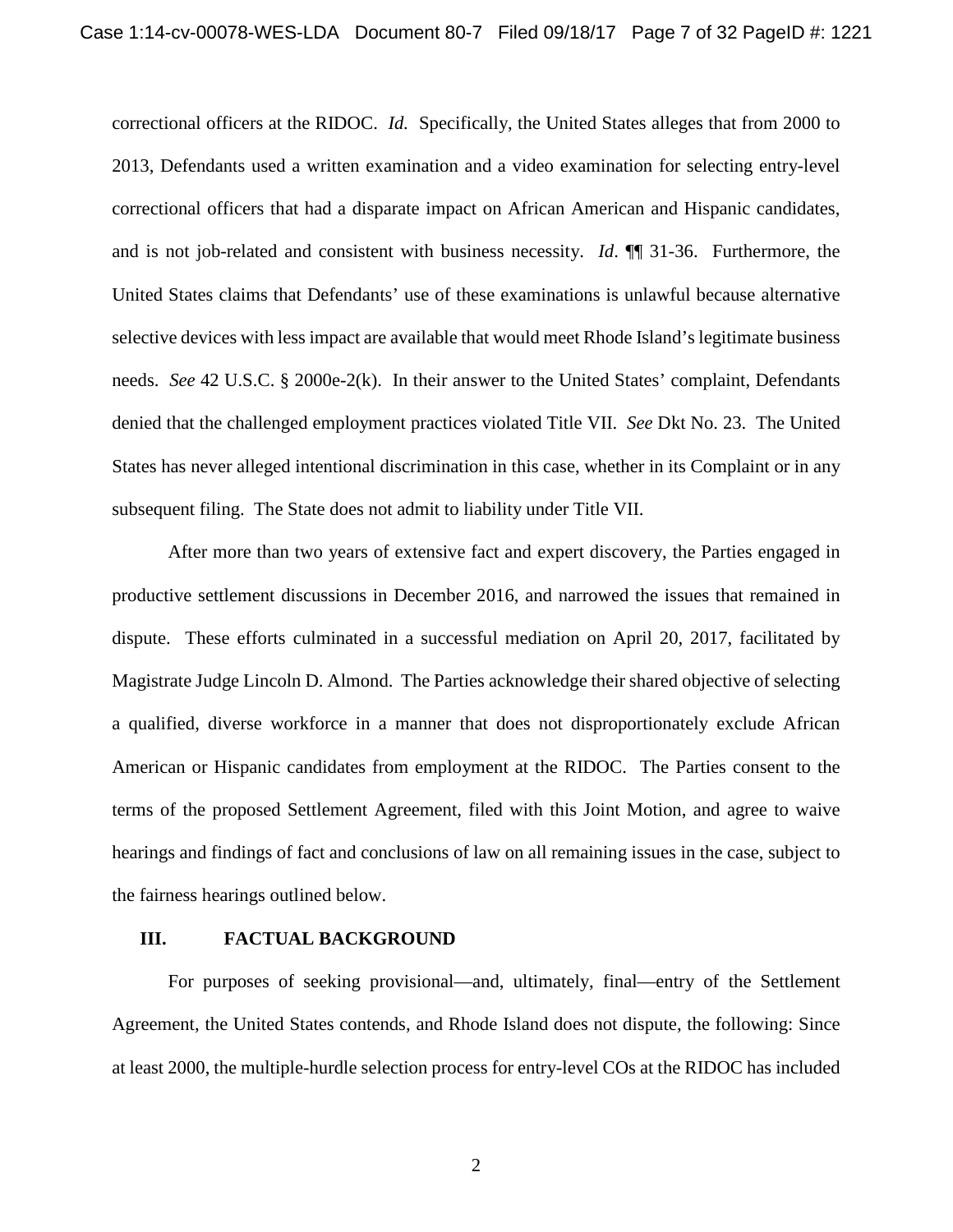a written examination and video examination. Both exams are administered on the same day; the video exam is administered first, followed by the written exam. Applicants who pass both exams are placed on an eligibility list in descending rank order based solely on their video exam score, and are processed for further consideration based on this rank. While CO candidates must pass additional screening hurdles, including a physical fitness test (since 2007), a background check, and a psychological evaluation, only the written and video examinations are at issue in this case.

#### <span id="page-7-0"></span>**A. The Written Examination**

From 2000-2004, Rhode Island used a written examination ("initial written exam") developed by Jeanneret & Associates ("Jeanneret") to select applicants for the entry-level CO position. *See* Declaration of Bernard R. Siskin, Ph.D. ("Siskin Decl."), attached as Exhibit B, at ¶ 2; Declaration of David P. Jones, Ph.D. ("Jones Decl."), attached as Exhibit C, at ¶ 17. This initial written exam consisted of 91 questions that tested the basic cognitive abilities of reading comprehension, math, attention to detail, writing, problem solving ability and situational judgment. Siskin Decl.,  $\mathbb{I}2$ ; Jones Decl.,  $\mathbb{I}$  17, 25. In 2005, the State revised the 91-item written exam. The revised written exam contains 82 questions and has been administered from 2006 to the present. Siskin Decl., ¶ 2; Jones Decl., ¶ 18. For nearly all years in which the State administered either the initial or the revised written exams, a passing score of 70% was used on a pass/fail basis. Siskin Decl., ¶ 2; Jones Decl., ¶ 18. An applicant who failed the written examination was disqualified from proceeding to the next step in RIDOC's selection process. Siskin Decl., ¶ 3; Jones Decl., ¶ 20.

Between January 2000 and June 2004, RIDOC administered the initial written exam three times. Jones Decl., ¶ 16. The disparity between the overall pass rate for applicants who identified as African American and the overall pass rate for applicants who identified as white is statistically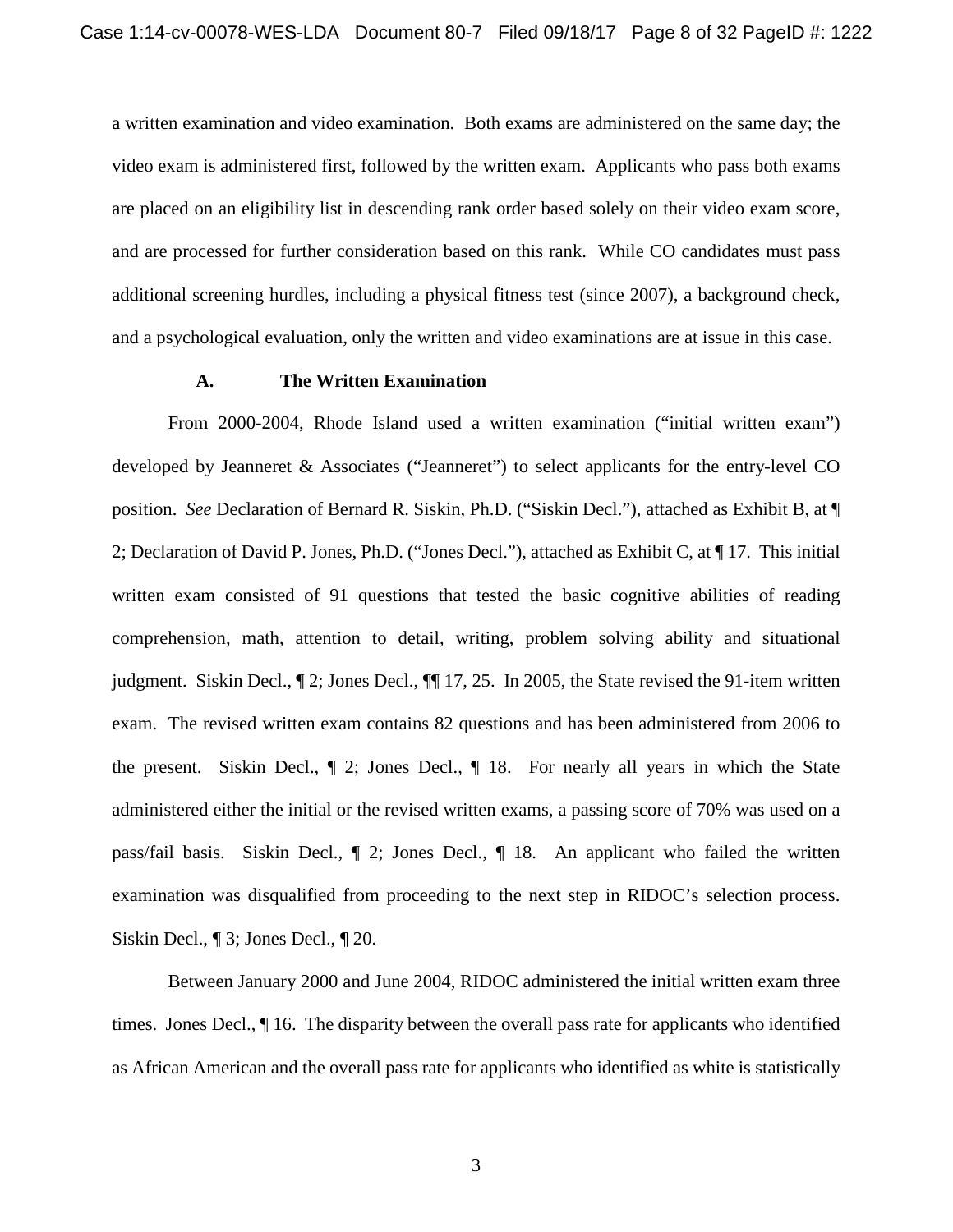significant at 13.94 units of standard deviation.<sup>[2](#page-8-0)</sup> Siskin Decl.,  $\P$ 5. Similarly, the disparity between the overall pass rate for applicants who identified as Hispanic and the overall pass rate for applicants who identified as white is statistically significant at 14.43 units of standard deviation. *Id*., ¶ 5.

Between June 2006 and September 2013, RIDOC administered the revised written exam six times. Jones Decl.,  $\P$  16. The disparity between the overall pass rate for applicants who identified as African American and the overall pass rate for applicants who identified as white was statistically significant at 17.87 units of standard deviation. Siskin Decl., ¶ 6. Similarly, the disparity between the overall pass rate for applicants who identified as Hispanic and the overall pass rate for applicants who identified as white was statistically significant at 18 units of standard deviation. *Id*., ¶ 6.

According to the statistical analyses performed by Dr. Bernard R. Siskin, Ph.D., the United States' statistical expert, an additional 133 African American applicants and 125 Hispanic applicants would have been eligible to continue in the RIDOC's selection process for the entrylevel CO position if the initial written exam did not have disparate impact on these groups. *Id*., ¶ 5. Similarly, according to Dr. Siskin's statistical analyses, for the revised written exam, an additional 248 African American applicants and 265 Hispanic applicants would have been eligible to continue in the RIDOC's selection process absent the disparate impact of the exam. *Id*., ¶ 6.

<span id="page-8-0"></span><sup>&</sup>lt;sup>2</sup> In Title VII disparate impact cases such as this, disparities between white and minority selection rates often are expressed as a number of standard deviations. *See Jones v. City of Boston,* 752 F.3d 38, 43-44 (1st Cir. 2016). The number of standard deviations corresponds to the statistical likelihood that a disparity as large as the one observed would occur by chance. *Id.* at 43-44*.* The likelihood that a disparity that is equivalent to two or more standard deviations would occur by chance is approximately 5 percent—that is, "statistically significant." *Id.* at 43. Asthe First Circuit has explained, in cases such as this, a "*prima facie* showing of disparate impact [is] 'essentially a threshold showing of a significant statistical disparity . . . and nothing more.'" *Id*. at 46 (quoting *Ricci v. DeStefano*, 557 U.S. 557, 587 (2009)).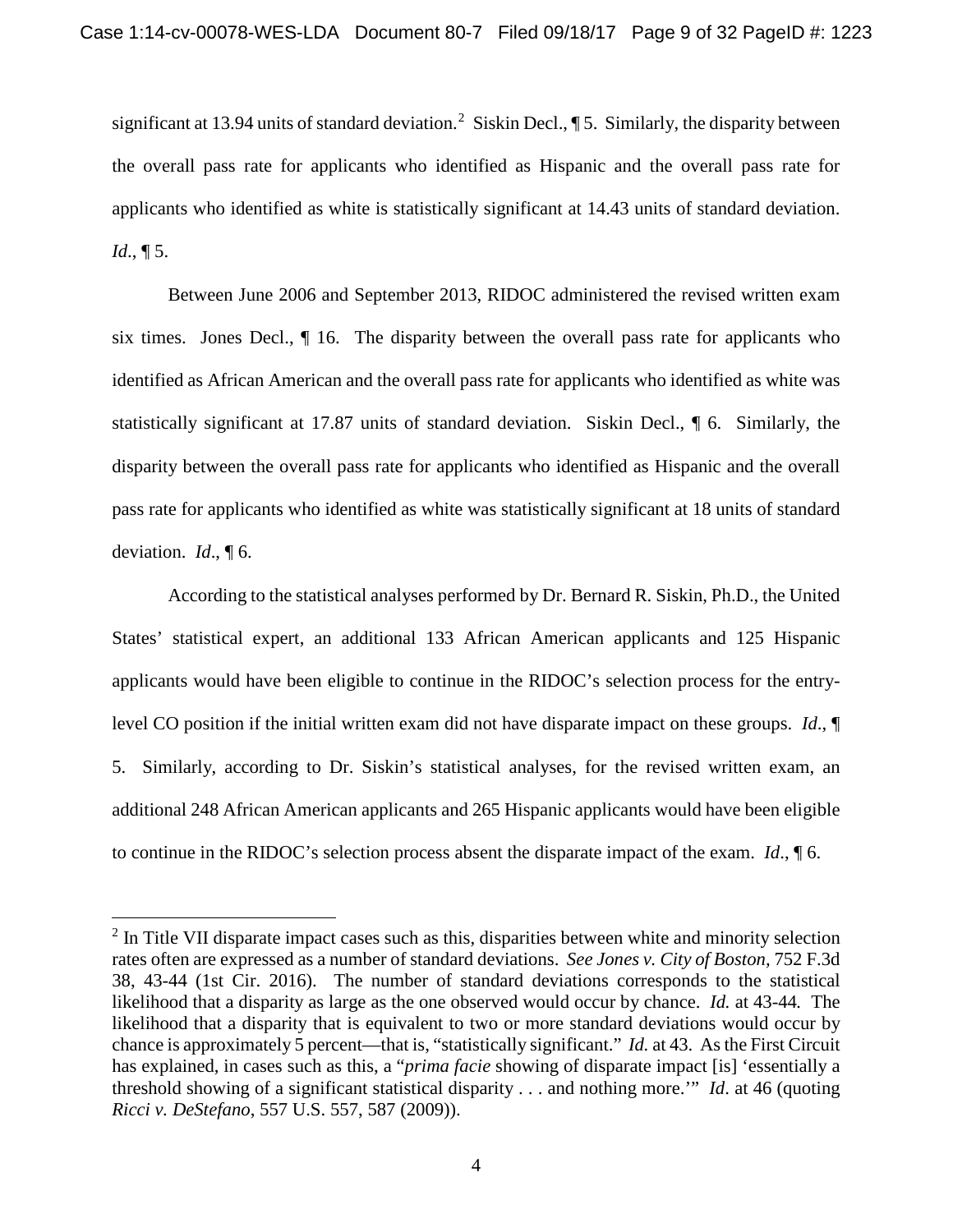#### <span id="page-9-0"></span>**B. The Video Examination**

The 83-item video exam used by RIDOC was developed by Ergometrics and Applied Personnel Research Inc. ("Ergometrics") and has been administered to applicants from 2000 to the present. Siskin Decl., ¶ 2; Jones Decl., ¶ 19. The video exam depicts situations that a CO may encounter on the job through a series of vignettes. Jones Decl., ¶ 19. Each vignette is followed by a multiple-choice question that requires an applicant to select the most appropriate answer for each scenario. *Id.*, 19. Each answer is awarded between one to five points, with 415 points possible overall. Siskin Decl., ¶ 2; Jones Decl. ¶ 19. RIDOC used a passing score of 79.5% on the video exam, which represents 330 out of 415 possible points. Siskin Decl., ¶ 2; Jones Decl., ¶ 19. An applicant who fails to achieve this score is disqualified from continuing in the selection process. Siskin Decl., ¶ 3; Jones Decl., ¶ 20. If a candidate passes both the written and video exam, they are placed on a rank-order eligibility list based on their video exam score. Siskin Decl., ¶ 3; Jones Decl., ¶ 20.

From 2000-2013, the video exam was administered nine times by RIDOC. Jones Decl., ¶ 16. The video exam had a statistically significant disparate impact on African American and Hispanic test takers. Siskin Decl., ¶ 7. The overall pass rate between African American and white test takers is statistically significant at 12.53 units of standard deviation. *Id*., ¶ 7. Similarly, the disparity in the overall pass rate between Hispanic and white test takers is statistically significant at 18.17 units of standard deviation. *Id*., ¶ 7.

According to Dr. Siskin's statistical analyses, an additional 308 African American applicants and 469 Hispanic applicants would have been eligible to continue in the RIDOC's selection process for the entry-level CO position if the video exam did not have disparate impact on these groups. *Id*., ¶ 7. And, if the written and video exams had not had a disparate impact on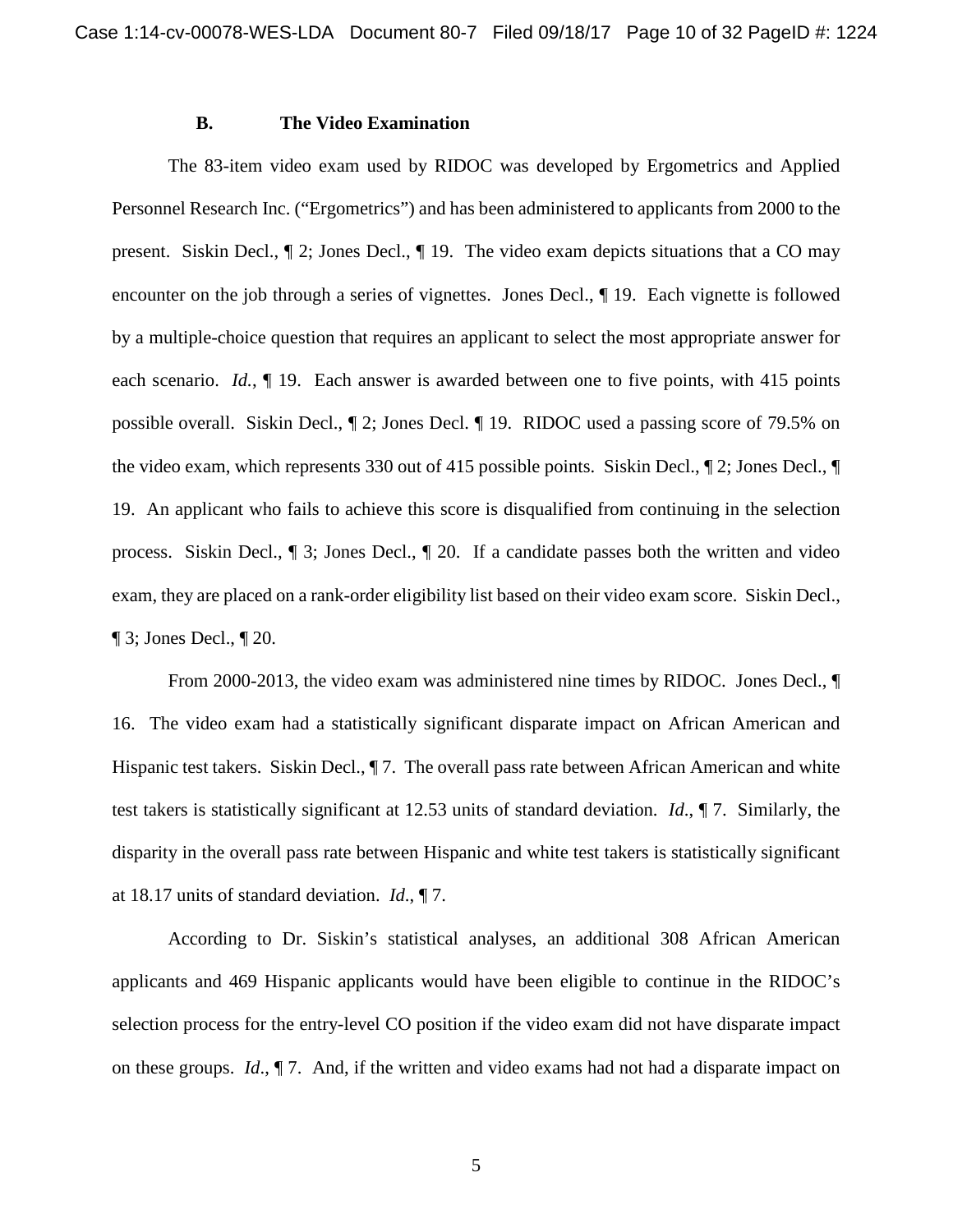African Americans and Hispanics, an estimated 52 additional African American applicants and 55 additional Hispanic applicants would have proceeded through all stages of the selection process and been hired as COs between 2000 and the present. *Id*., ¶ 8.

#### **IV. OVERVIEW OF THE SETTLEMENT AGREEMENT**

#### <span id="page-10-0"></span>**A. Injunctive Relief**

<span id="page-10-1"></span>As set forth in the Settlement Agreement, the Parties have agreed that the RIDOC will not use the initial written, revised written, or video exam at issue in this action, except as identified in the interim selection process, to select entry-level correctional officers. Exh. A, ¶¶ 28, 33. The State will designate an individual who will be primarily responsible for facilitating the implementation of the provisions of this Agreement. *Id.*, ¶ 31.

#### 1. Interim Selection Process

<span id="page-10-2"></span>Proper development of a new selection process will take time. To accommodate the State's immediate operational needs, the Parties have agreed that the State may use an interim selection process. *Id.*, ¶¶ 32-33. For the purpose of hiring one class of correctional officers for the RIDOC training academy, the State is authorized to use the revised written exam with a passing score of 70% (57 out of 82 questions), and the video exam with a passing score of 70% (290 out of 415 possible points). Candidates' tests will be scored and rank ordered based on the video exam. *Id.*, ¶ 33.

#### 2. Development and Use of New Selection Devices

<span id="page-10-3"></span>Under the terms of the Settlement Agreement, the State, in consultation with the United States, will develop and administer a new procedure for selecting qualified candidates for the correctional officer position. *Id.*, ¶¶ 34-39. The new selection device(s) will not have a statistically significant disparate impact on the basis of national origin or race or will be job related for the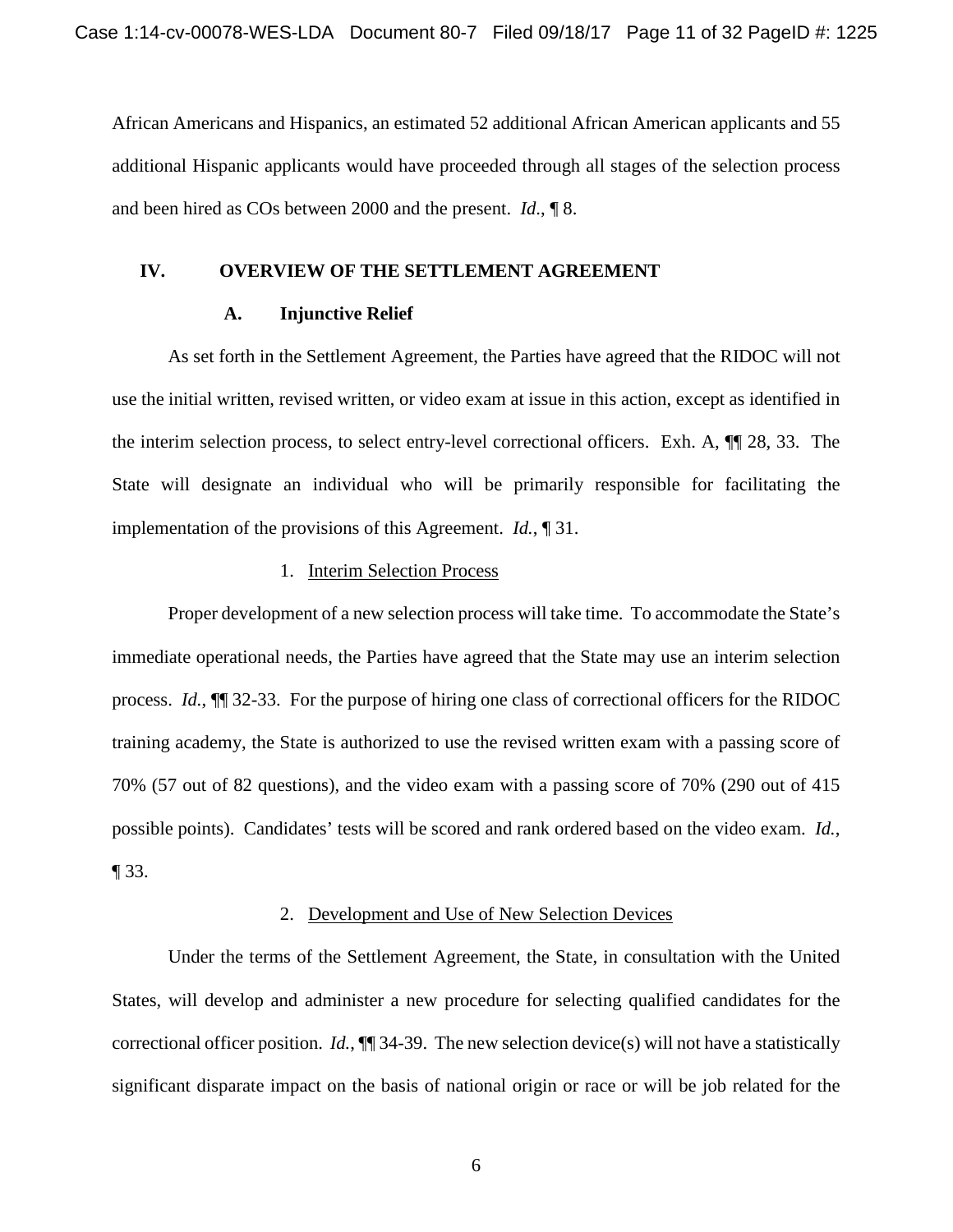correctional officer position and consistent with business necessity in accordance with Title VII. *Id.*, ¶ 35.

### **B. Individual Relief**

<span id="page-11-0"></span>The State agrees to provide individual relief to eligible Claimants in the form of (1) monetary relief and/or (2) priority hiring relief with noncompetitive retroactive seniority. *Id.*, 40. Remedial relief will only be awarded to individuals who would otherwise have been eligible for consideration to be hired as entry-level correctional officers but for the unintentional disparate impact of the employment practices challenged by the United States.<sup>[3](#page-11-2)</sup>

## 1. Monetary Relief

<span id="page-11-1"></span>Following entry of the Settlement Agreement, the State will contribute \$450,000 in monetary relief to be distributed to eligible Claimants. *Id.*, ¶ 41. An individual may be eligible for relief if he or she is African American or Hispanic; failed the initial or revised written exam or the video exam between January 2000 and 2013; and met the minimum qualifications for employment at the time they failed one or more of the challenged selection devices. *Id.*, ¶ 48. Nevertheless, a Claimant need not express an interest in, or be eligible for, priority hiring relief, or accept an offer of employment in the correctional officer position in the Rhode Island Department of Corrections to qualify for monetary relief. *Id.*, ¶ 50.

<span id="page-11-2"></span> <sup>3</sup> In *Ricci v. DeStefano,* <sup>557</sup> U.S. <sup>557</sup> (2009), the Supreme Court found that <sup>a</sup> public employer had violated Title VII's disparate treatment provision when, for fear of disparate impact liability, the employer discarded the results of a previously administered promotional examination for individuals who were already employed. *Id.* at 574. The Court held that an employer must have a "strong basis in evidence" for any race-based employment action taken to avoid disparate impact liability. *Id.* at 584. The Parties maintain that *Ricci* is not applicable to the instant matter. Unlike in *Ricci*, the State is not attempting to set aside the results of an already-administered selection process. Instead, the Settlement Agreement is intended to ensure that *future* hiring cycles comply with Title VII.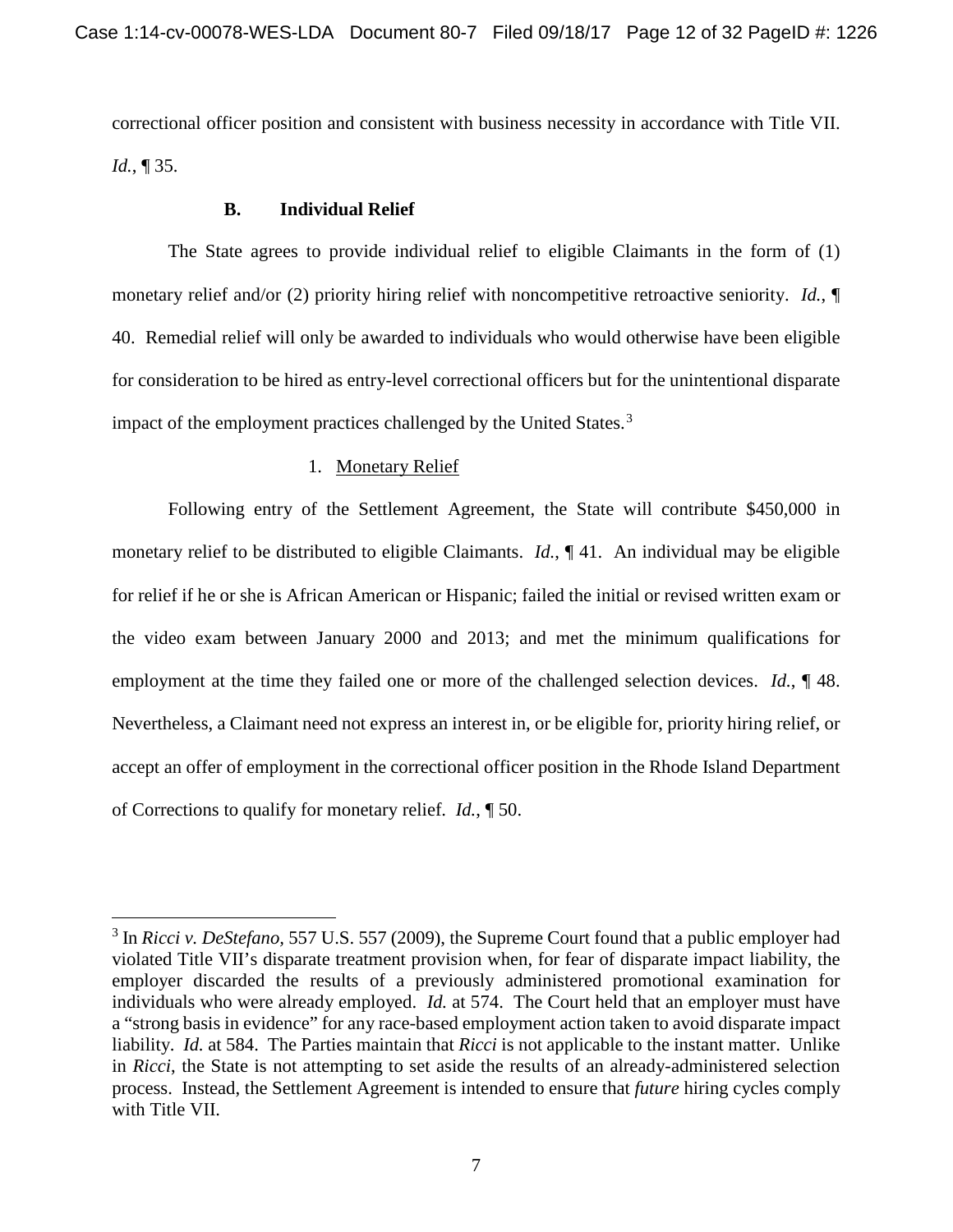#### 2. Priority Hiring with Noncompetitive Retroactive Seniority

<span id="page-12-0"></span>The State shall award priority hiring relief to eighteen (18) African American Claimants and nineteen (19) Hispanic Claimants. *Id.*, ¶ 90. After thirty-seven (37) eligible Claimants are hired, the State's obligation under this Agreement is satisfied. *Id.*, **[93.** The number of priority hires negotiated by the Parties does not exceed what would constitute make-whole relief to individuals who would otherwise have been hired as entry-level correctional officers but for the disparate impact of the practices challenged by the United States, because there are fewer priority hires than the estimated number of additional Hispanic and African-American hires absent the disparate impact of the challenged exams. Ex. B, Siskin Decl. at ¶ 8. Importantly, the Agreement does not require the RIDOC to hire any individual who is not currently qualified to be a correctional officer. African American and Hispanic Claimants are eligible for priority hiring relief only if they failed the initial or revised written exam or video exam between January 2000 and 2013; or failed the revised written exam administered as part of the interim selection process while also passing the video exam; met the minimum qualifications for employment at the time they failed one or more of the selection devices; and, meet the current minimum qualifications for hire as a correctional officer. Ex. A, Settlement Agreement at  $\P$  49. In limited circumstances, current RIDOC correctional officers who meet these criteria are also eligible for priority hiring relief. *Id.*, ¶ 91.b. Priority hires will be credited with noncompetitive retroactive seniority that corresponds with their presumptive hire date—the date of the first academy class they would have entered had they not been disqualified by the initial written, revised written, or video exams. *Id.*,  $\P$  90.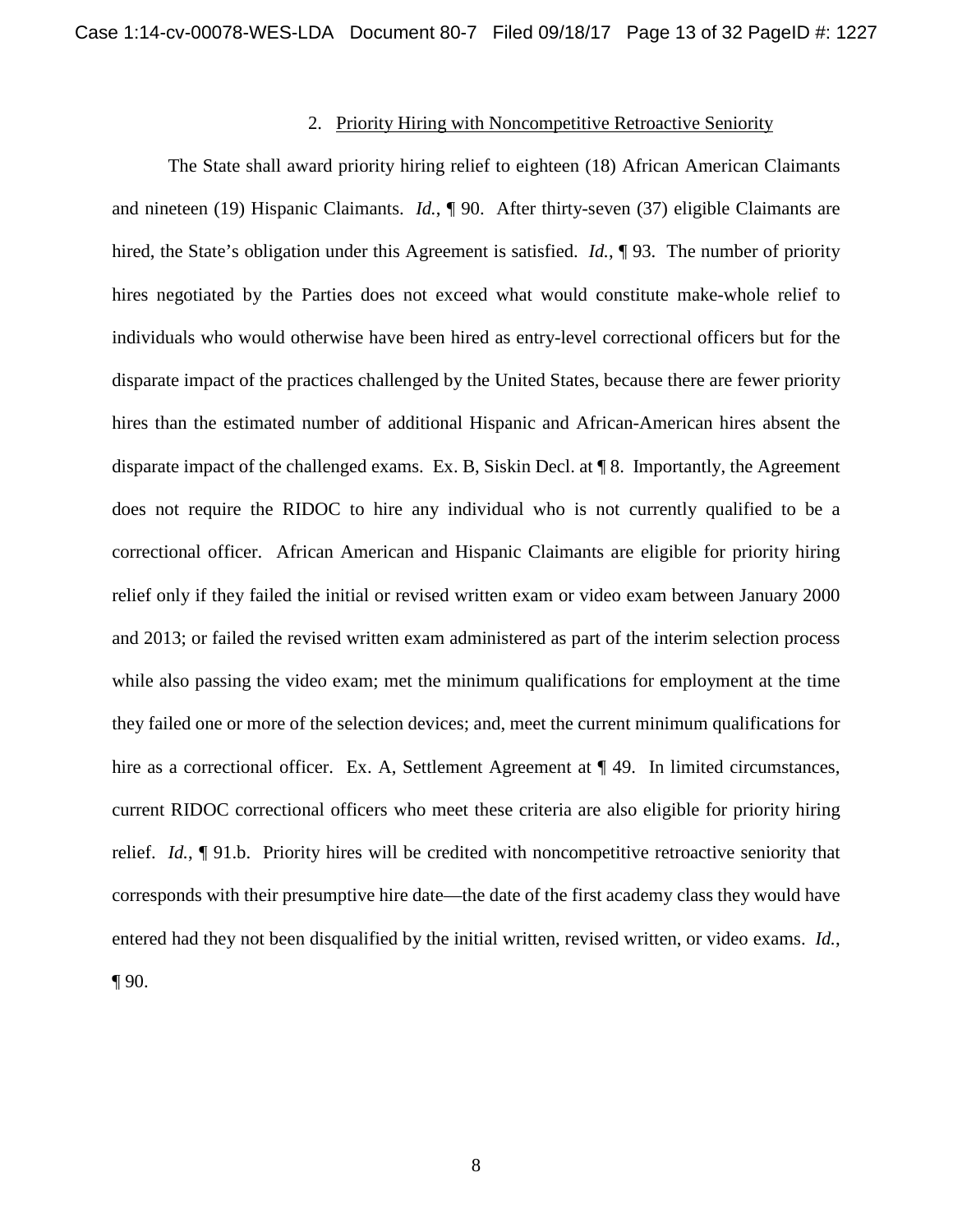## **C. Procedure Following the Provisional Entry of the Settlement Agreement**

<span id="page-13-0"></span>The Parties respectfully request that the Court provisionally enter the proposed Settlement Agreement and schedule an Initial Fairness Hearing on the terms of the Agreement no less than 100 days from the date of the Court's order on this Joint Motion. The Agreement, if provisionally approved, sets forth the schedule for notice and the fairness hearings.

#### 1. Notice of Settlement

<span id="page-13-1"></span>Following provisional approval of the Settlement Agreement, notice will be sent to all applicants who identified as African American or Hispanic when they applied to the State for an entry-level correctional officer position and failed the initial written exam, revised written exam or video exam between 2000 and 2013; or failed the revised written exam or video exam administered as part of the interim selection process. *Id.*, ¶¶ 19-20 (Appx. A). Notice will also be provided to all interested parties including currently employed correctional officers at the RIDOC, the Rhode Island Brotherhood of Correctional Officers, and any other union or association authorized to represent correctional officers with instructions on how to file objections with the Court prior to the Initial Fairness Hearing. *Id.*, ¶¶ 22-23 (Appx. A).

### 2. Fairness Hearing on the Terms of the Settlement Agreement

<span id="page-13-2"></span>At the Initial Fairness Hearing, the Court will determine whether the terms of the Settlement Agreement are fair, reasonable, and adequate; and not illegal, a product of collusion, or against the public interest. *Id*., ¶ 15. The Court will consider and resolve any objections to the terms of the Settlement Agreement at the hearing. If the Court concludes that terms of the Agreement are fair, reasonable, and adequate, the Court shall enter the Settlement Agreement at or following the fairness hearing. *Id.,* ¶ 27.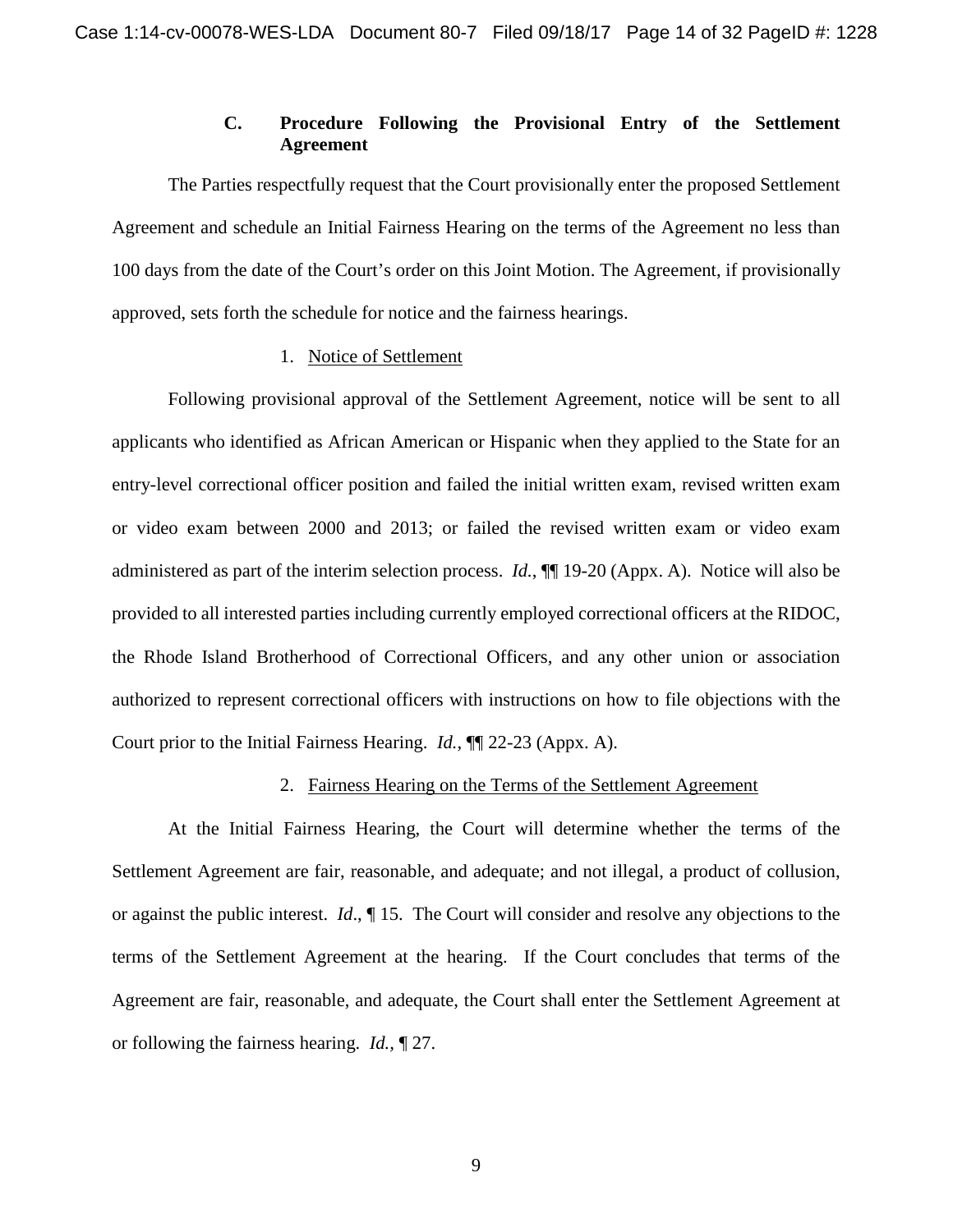## 3. Notice of Entry of the Settlement Agreement and Individual Relief Claims Process

<span id="page-14-0"></span>Following the entry of the Settlement Agreement, applicants who identified as African American or Hispanic when applying for any of the State's selection processes for entry-level correctional officers, and who failed the initial written exam, the revised written exam, or the video exam between 2000 and 2013; or who failed the written exam administered as part of the interim selection process while also passing the video exam, will receive a copy of the notice of entry of the Settlement Agreement. *Id.,* ¶ 42 (Appx. B). The notice, where applicable, will also include instructions on how to file a claim for a monetary award or priority hiring consideration and the Interest-in-Relief Form Documents. *Id*.

The United States, in consultation with the State, will finalize a list of Claimants eligible for individual relief. *Id.,* ¶¶ 47-52. The United States will file the Proposed Individual Relief Awards Lists with the Court containing its eligibility determinations and simultaneously move the Court to hold a Fairness Hearing on Individual Relief to determine which Claimants are entitled to a monetary or a priority hire award. *Id.,* ¶¶ 55-57.

#### 4. Fairness Hearing on Individual Relief

<span id="page-14-1"></span>At the Fairness Hearing on Individual Relief, the Court will consider and resolve any objections filed by affected individuals to the Proposed Monetary Awards List or the Proposed Priority Hire Claimant List. *Id.*, **[65-66.** If the Court determines that the monetary and priority hire awards are fair, reasonable, and adequate, the Court will approve the Final Individual Relief Awards Lists at or following the Fairness Hearing on Individual Relief. *Id.,* ¶ 67. Following the Court's approval, notice will be sent to Claimants eligible for Individual Relief Awards. *Id.,* ¶¶ 68-69 (Appx. D).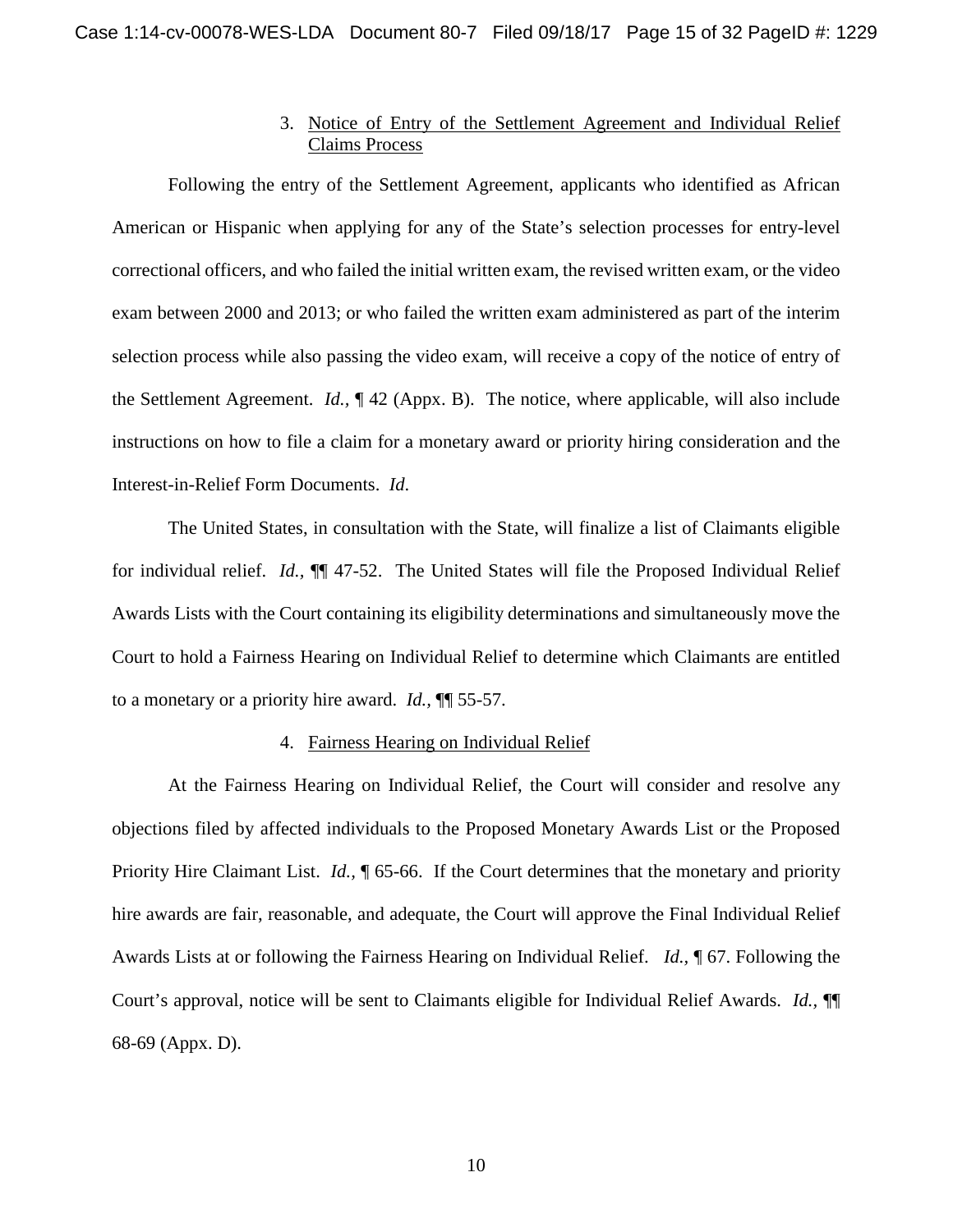#### **D. Continuing Jurisdiction and Duration of the Settlement Agreement**

<span id="page-15-0"></span>The Settlement Agreement provides that the Court will retain jurisdiction over this matter for the purpose of resolving any disputes or entering any orders that may be appropriate to implement the Agreement. *Id.,* ¶ 116. Provided there are no outstanding disputes before the Court, the Settlement Agreement shall be dissolved upon the completion of the following: (i) fulfillment of the Parties' obligations with regard to injunctive relief; (ii) completion of the issuance of monetary award checks; and (iii) 45 days after the State provides the final reports and statements regarding priority hiring relief as required by the Settlement Agreement. *Id.,* ¶ 111. Once the Settlement Agreement is dissolved, the Parties will promptly move for this action to be dismissed. *Id.,* ¶ 112.

**V. DISCUSSION**

#### <span id="page-15-1"></span>**A. Standard of Review**

<span id="page-15-2"></span>"In enacting Title VII, Congress expressed a strong preference for encouraging voluntary settlement of employment discrimination claims." *Carson v. Am. Brands, Inc*., 450 U.S. 79, 88 n.14 (1981); *see also EEOC. v. Astra U.S.A., Inc*., 94 F.3d 738, 744 (1st Cir. 1996) ("[P]ublic policy strongly favors encouraging voluntary settlement of employment discrimination claims."); *EEOC v. Hiram Walker & Sons, Inc*., 768 F.2d 884, 889 (7th Cir. 1985) (noting Congress' "express preference for settlement" in Title VII cases). Accordingly, it has long been recognized that cooperation and voluntary compliance are the preferred means of achieving Title VII's goals of ensuring equal employment opportunities and eliminating unlawful employment practices.

*See Local No. 93, Int'l Ass'n of Firefighters v. City of Cleveland*, 478 U.S. 501, 515-16 (1986) (citing *Alexander v. Gardner-Denver Co*., 415 U.S. 36, 44 (1974)).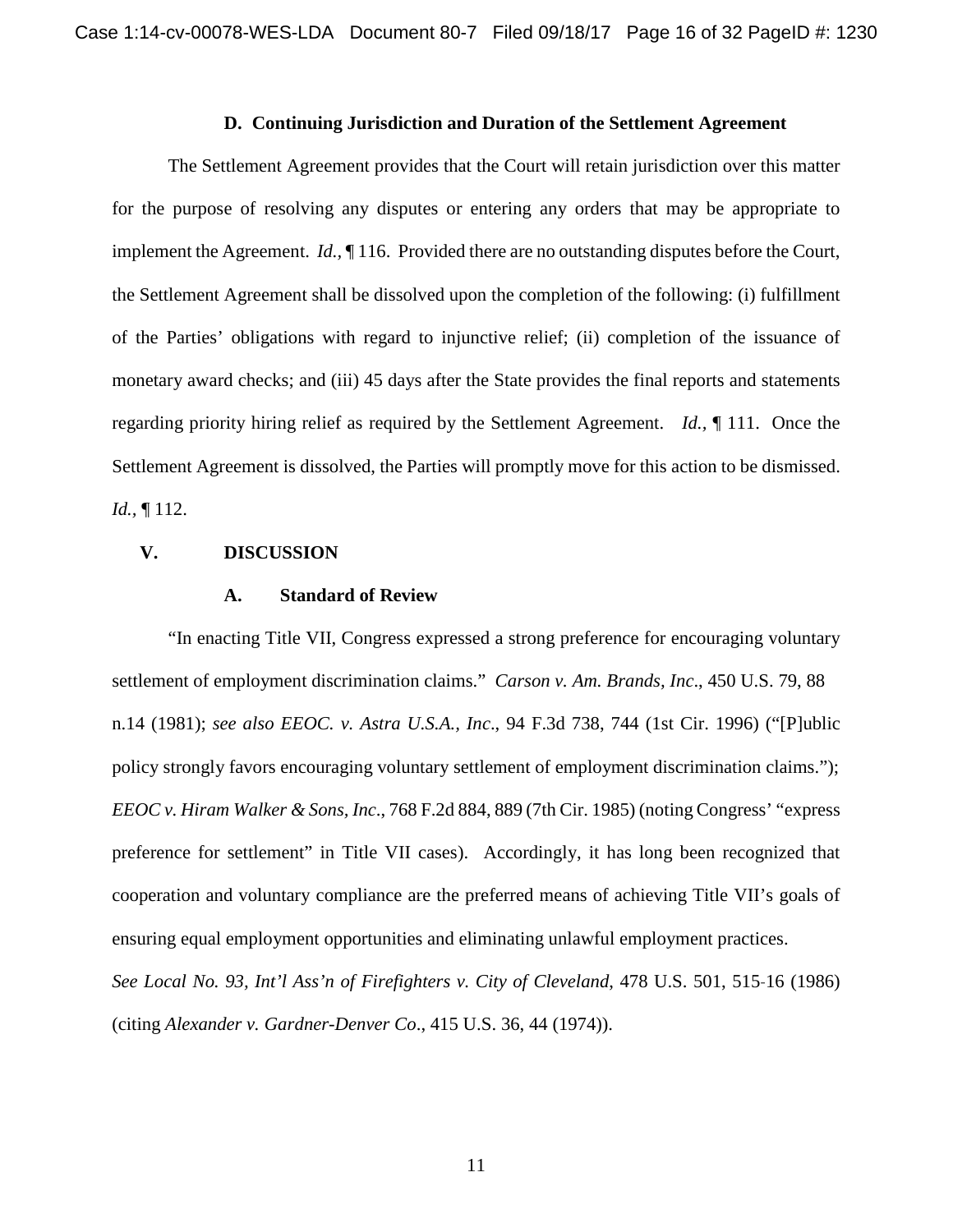To resolve a pattern or practice suit brought under Title VII, such as this one, the proposed agreement must be lawful, fair, reasonable, adequate, and consistent with the public interest. *See Hutchinson v. Patrick*, 636 F.3d 1, 10 (1st Cir. 2011); *Voss v. Rolland*, 592 F.3d 242, 251 (1st Cir. 2010). In determining the fairness of a proposed agreement, courts should "weigh[] the plaintiff's likelihood of success on the merits against the amount and form of the relief offered in the settlement." *Carson*, 450 U.S. at 88 n.14. Additionally, the First Circuit has held that a court approving a consent decree or settlement agreement should ensure it is "not illegal, a product of collusion, or against the public interest." *United States v. Massachusetts*, 869 F. Supp. 2d 189, 193 (D. Mass. 2012); *see also Conservation Law Found. of New England, Inc., v. Franklin,* 989 F.2d 54, 58-59 (1st Cir. 1993) (reiterating that any agreement must not violate the Constitution or relevant statutes and must be consistent with Congress' objectives, although the parties possess significant leeway to negotiate the terms of settlement); *Durrett v. Hous. Auth. of the City of Providence*, 896 F.2d 600, 604 (1st Cir. 1990) (approval of a proposed settlement agreement requires, among other factors, reasonable notice to possible objectors and third parties who may not be unreasonably harmed).

Notably, a negotiated settlement agreement proposed by a government actor is generally afforded deference by the district courts. *Conservation Law Found. of New England, Inc.,* 989 F.2d at 58-59; *Durrett,* 896 F.2d at 604; *see also United States v. Cannons Eng'g Corp.,* 899 F.2d 79, 84 (1st Cir. 1990) (encouraging settlement where "a government actor committed to the protection of the public interest has pulled the laboring oar in constructing the proposed settlement"). As well, there is a general presumption in favor of settlement where "the parties negotiated at arm's length and conducted sufficient discovery." *In re Pharm. Indus. Average Wholesale Price Litig*., 588 F.3d 24, 32-33 (1st Cir. 2009).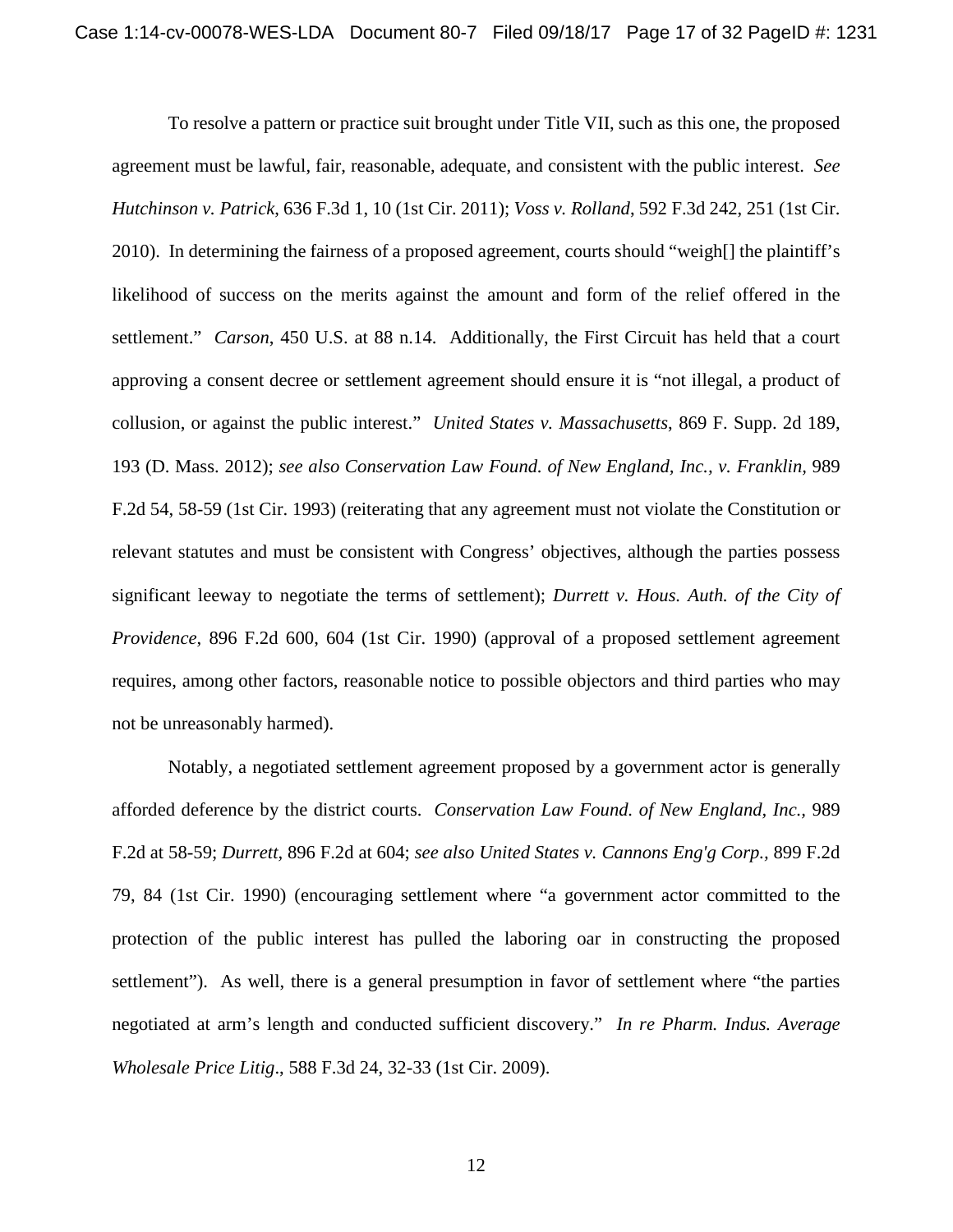## **B. The Settlement Agreement is Fair, Reasonable, and Adequate**

<span id="page-17-0"></span>The Settlement Agreement here resulted from "arm's length negotiations" between two governmental agencies after more than two years of extensive, complex fact and expert discovery, and mediated by a Magistrate Judge of this District Court. *See Bussie v. Allmerica Fin. Corp*., 50 F. Supp. 2d 59, 77 (D. Mass. 1999); *Conservation Law Found. of New England, Inc*., 989 F.2d at 58. The Settlement Agreement isfair, reasonable, and adequate because the parties have consented to the terms, notice will be provided to third parties, and the agreement meets the objectives Congress intended under Title VII. *See Durrett*, 896 F.2d at 604; *Culbreath v. Dukakis*, 630 F.2d 15, 23 (1st Cir. 1980).The Settlement Agreement affords no more relief than is appropriate under Title VII and that the United States could have obtained were it to prevail at trial. *See Durrett*, 896 F.2d at 604. Additionally, the rights of third parties are not unreasonably or impermissibly affected as set forth below. *Id.* Ultimately, the relief provided ensures that Defendants will use a selection process that complies with Title VII, does not exclude qualified applicants for CO positions, and provides individual remedial relief to those African American and Hispanic applicants who otherwise would have been eligible for consideration to be hired as entry-level correctional officers except for the unintentional disparate impact from the challenged employment practices.

#### 1. The Settlement Agreement Avoids Costly Protracted Litigation

<span id="page-17-1"></span>Reasonableness is presumed after sufficient discovery has taken place between experienced counsel, and settlement would avoid further lengthy, costly litigation. *Bussie v. Allmerica Fin. Corp*., 50 F. Supp. 2d at 76-77. As a general matter, Title VII disparate impact cases are complex, costly, and time-consuming. Cases challenging just one selection device span years, and the proceedings are often bifurcated for separate trials on liability and damages. *See*

13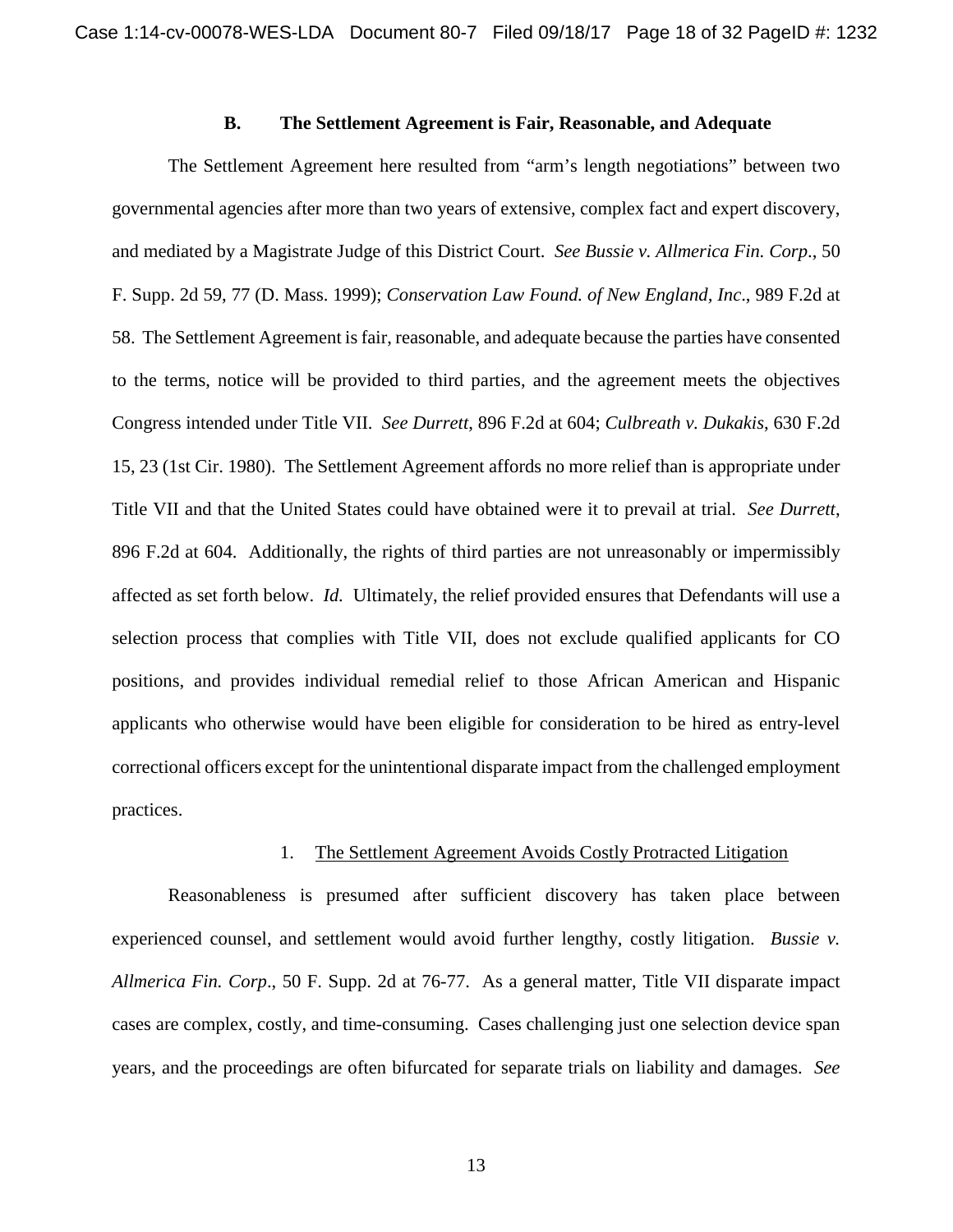*Int'l Bhd. of Teamsters v. United States*, 431 U.S. 324, 360-61 (1977). The situation here is even more complicated because the United States must establish, and Rhode Island must defend against, liability for two selection devices involving two distinct groups of persons affected by the challenged selection devices in order to prevail on the claims in this case. To date, the Parties have engaged in robust motions practice, as well as substantial fact and expert discovery. The Parties have propounded multiple sets of interrogatories, document requests, and requests for admissions; taken numerous fact and expert depositions; and exchanged several sets of expert reports. The Parties forecast further costly expert reports and depositions in addition to the filing of dispositive motions if this case continues to be litigated. Ultimately, the Parties' voluntary settlement avoids these costs and risks, ensures timely relief to affected individuals, allows Rhode Island's hiring to proceed in the interim, and guarantees a Title-VII compliant selection process in the future. *See Cannons*, 899 F.2d at 90 (evaluating the reasonableness of the proposed settlement by considering the expense of protracted litigation and the strength of the parties' claims).

## a. *The United States Has Established the First Prong of a Disparate Impact Case*

<span id="page-18-0"></span>In determining the fairness of a settlement agreement, courts consider the Plaintiffs' likelihood of success on the merits in weighing whether or not the relief secured to the victims is adequate.[4](#page-18-1) *Carson,* 450 U.S. at 88, n.14; *Giusti-Bravo v. U.S. Veterans Admin*., 853 F. Supp. 34, 36 (D.P.R. 1993). If this case proceeded to trial, the United States would have to establish a *prima facie* case of discrimination under a disparate impact theory by showing that the written

<span id="page-18-1"></span><sup>&</sup>lt;sup>4</sup> The First Circuit has not addressed whether the "strong basis in evidence" standard established in *Ricci v. DeStefano* applies to Title VII consent decrees or settlement agreements, and the Parties maintain that it does not. 557 U.S. at 584. Nevertheless, the United States sets forth its evidence, gathered through extensive discovery, of disparate impact, the job-relatedness and business necessity of the challenged practices, and alternative employment practices.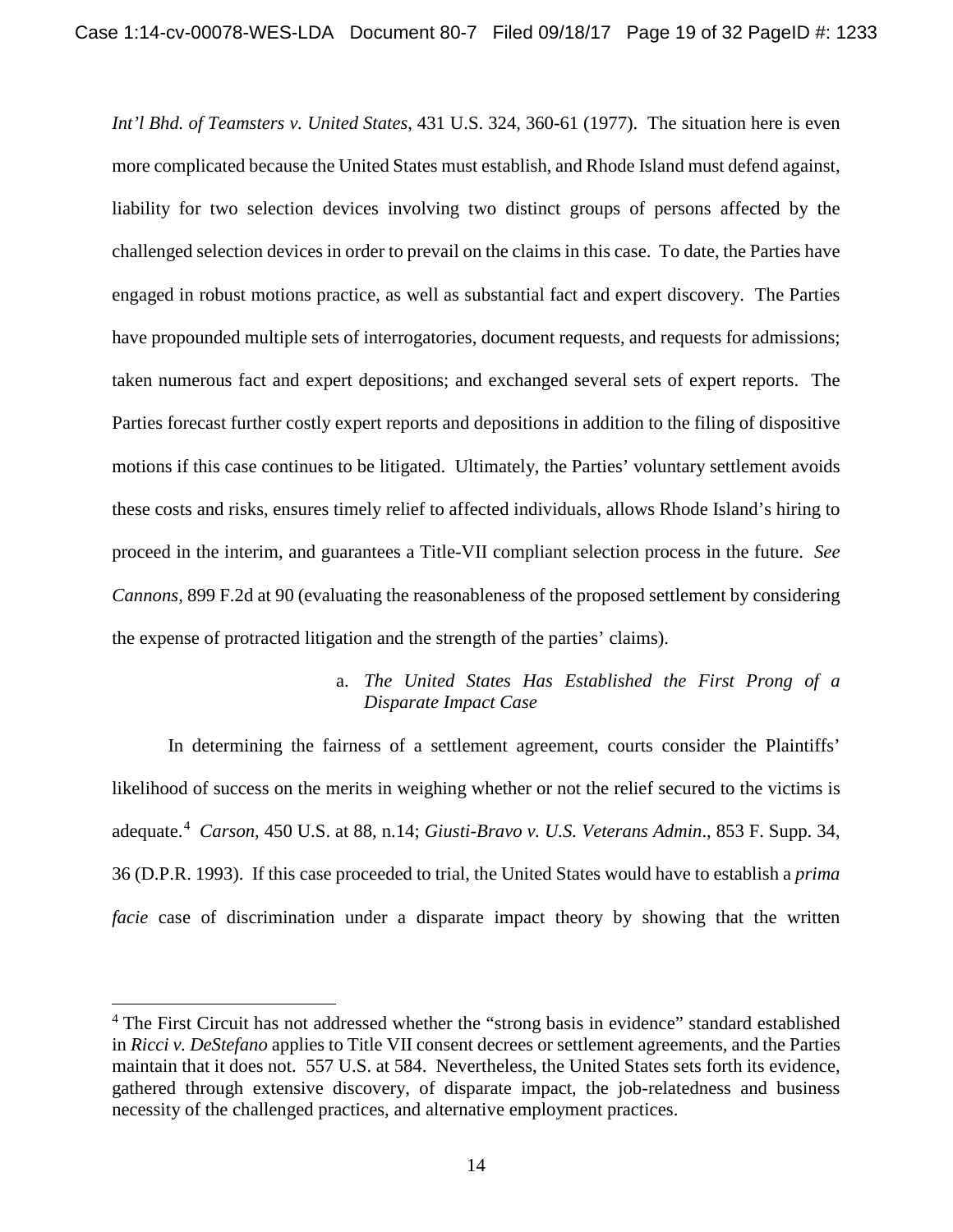examination and video examination had a statistically significant disparate impact on African American and Hispanic applicants. *See* 42 U.S.C. § 2000e-2(k)(1)(A)(i). Generally, Plaintiffs rely heavily on statistical evidence to establish disparate impact, especially when "statistical tests sufficiently diminish chance as a likely explanation." *Fudge v. City of Providence Fire Dep't*, 766 F.2d 650, 658 n.8 (1st Cir. 1985); *see also Watson v. Fort Worth Bank & Trust*, 487 U.S. 977, 987 (1988). As discussed above, the United States has demonstrated that the disparity between the pass rates for African American and Hispanic applicants compared to white applicants for the CO position was statistically significant—that is, not due to chance—as required by courts in the First Circuit for establishing a *prima facie* case of disparate impact under Title VII. *Jones v. City of Boston*, 752 F.3d 38, 43-44 (1st Cir. 2014); *Bradley v. City of Lynn*, 443 F. Supp. 2d 145, 161 (D. Mass. 2006); *Fudge*, 766 F.2d at 658 n.8. Moreover, Defendants did not refute during expert discovery Dr. Siskin's conclusion that the written and video examinations have a statistically significant disparate impact on African American and Hispanic applicants. Accordingly, the accumulated evidence and expert testimony would support a finding that the United States has established the first prong of a disparate impact claim.

> b. *The United States Contends There is Insufficient Evidence to Support the Job-Relatedness and Business Necessity of the Challenged Selection Practices*

<span id="page-19-0"></span>Once the United States has established the first prong of the disparate claim, the Defendants must prove that their use of the written examinations and video examination is "job-related for the position in question and consistent with business necessity." 42 U.S.C. § 2000e-2(k)(1)(A)(i); *Bradley*, 443 F. Supp. 2d at 156. In other words, if the written examinations and video examination "cannot be shown to be related to job performance, the practice is prohibited." *Griggs v. Duke Power Co.,* 401 U.S. 424, 431-32 (1971). As explained by the Supreme Court, "discriminatory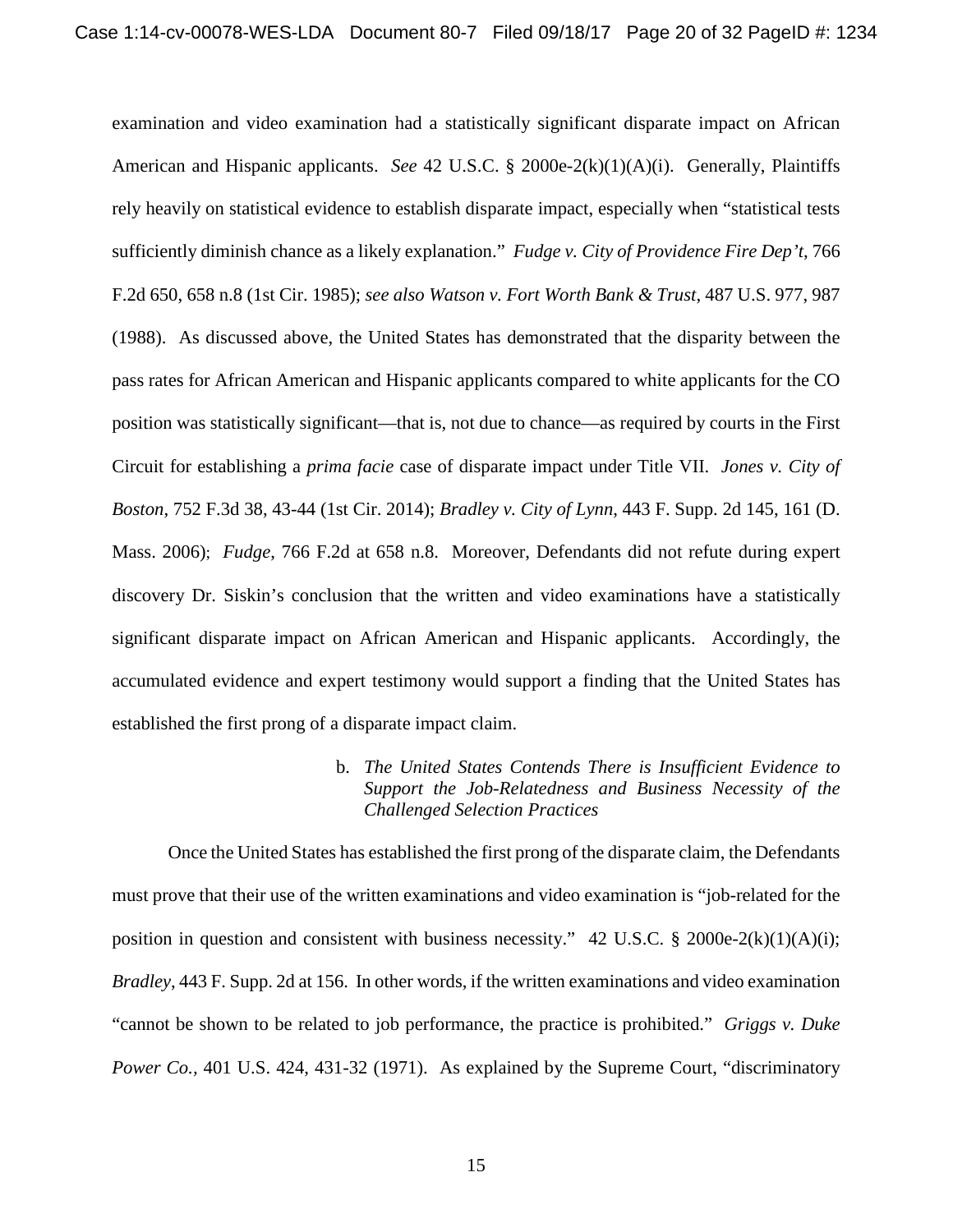tests are impermissible unless shown, by professionally acceptable methods, to be predictive of or significantly correlated with important elements of work behavior which comprise or are relevant to the job." *Albemarle Paper Co. v. Moody*, 422 U.S. 405, 431 (1975) (citation and internal quotation marks omitted). To make this showing, the First Circuit and its trial courts require a demonstration by the employer that the employment test has been validated through a professionally acceptable methodology, that is, a validity study. *See* 29 C.F.R. § 1607; *Boston Chapter, N.A.A.C.P., Inc., v. Beecher*, 504 F.2d 1017, 1023-25 (1st Cir. 1974); *Bradley*, 443 F. Supp. 2d at 171; *Burney v. City of Pawtucket*, 559 F. Supp. 1089, 1101 (D.R.I. 1983).

Courts in the First Circuit have made clear that "[t]o pass muster under Title VII," Defendants' use of the selection devices "must be *both* 'job related' [for the CO position] and consistent with 'business necessity.'" *Bradley*, 443 F. Supp. 2d at 170-71; *United States v. Massachusetts*, 781 F. Supp. 2d 1, 16 (D. Mass. 2011); *Donnelly v. Rhode Island Bd. of Governors for Higher Educ*., 929 F. Supp. 583, 589 (D.R.I. 1996), *aff'd*, 110 F.3d 2 (1st Cir. 1997). Specifically, Defendants need to show that the manner in which they *used* the written examination and video examination is job-related and consistent with business necessity. Thus, it is Rhode Island's burden to prove the validity of each selection device.

According to the United States' testing expert, Dr. David P. Jones, the Defendants cannot establish that the written exam or video exam is valid for selecting entry-level correctional officers under either a content validity or criterion-validity approach. Ex. C, Jones Decl. at  $\P\P$  22, 33.<sup>[5](#page-20-0)</sup>

<span id="page-20-0"></span><sup>&</sup>lt;sup>5</sup> As discussed previously, the State does not admit to liability under Title VII, and the parties disagree as to whether the United States' evidence as to the issues of job-relatedness and business necessity and alternative employment practices is sufficient to establish liability under Title VII. Nonetheless, the parties agree that this summary of the United States' evidence (and the accompanying declarations of the United States' experts, submitted herewith) is sufficient to satisfy the "strong basis in evidence" standard set forth in *Ricci.* 557 U.S. at 584. *See United*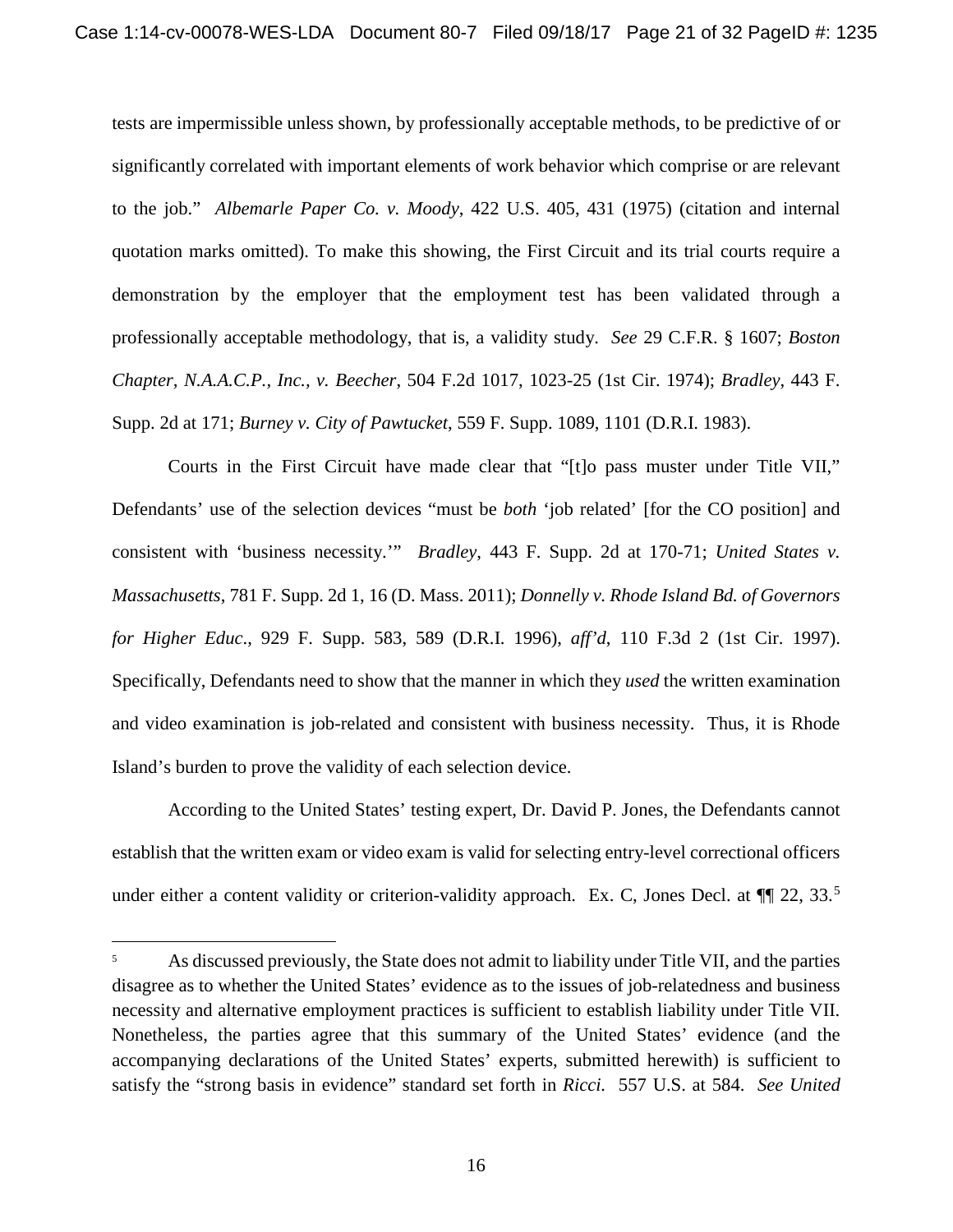Content validity refers to the extent to which the content of a selection device is adequately matched to the content of the job for which employment decisions are being made. An example of a content-valid selection device is a computer-based word processing test to assess applicants for which computer-based word processing is a key part of the job to be performed. *Id.,* ¶ 8. Criterion-related validity is established when an employer demonstrates statistically (on a sufficiently-sized research sample) that performance on a selection device relates in a meaningful way with a criterion, such as on-the-job performance. To establish criterion-related validity, job performance information (e.g., measures of productivity, quality of work, absenteeism, overall job performance evaluations, or other measures that capture aspects of employees' success in performing the job) must be gathered and demonstrate that an individual's performance on the test predicts, at a statistically significant level, an individual's performance on the job. *Id.,* ¶ 9.

With respect to the **written exam**, Dr. Jones first contends that a content validity strategy is not appropriate, since the written exam tests basic mental abilities such as reading comprehension, math, attention to detail, and writing. *Id*., ¶ 25. The State's content validity strategy is further undermined in that there is no indication that the number of test questions for each ability accurately reflect the requirements of the job, such that the abilities are measured in the correct proportion as required on the job or at the level required on the job. *Id.*

In terms of criterion-related validity, performance on the written exam does not predict performance on the job. *Id.,* ¶ 23. While performance on the written exam does correlate with

 $\overline{a}$ 

*States v. Brennan*, 650 F.3d 65, 109–10 (2d Cir. 2011) ("[W]e hold that, under *Ricci*, a "strong basis in evidence" of non-job-relatedness or of a less discriminatory alternative requires more than speculation, more than a few scattered statements in the record, and more than a mere fear of litigation, but less than the preponderance of the evidence that would be necessary for actual liability. This is what it means when courts say that the employer must have an objectively reasonable fear of disparate-impact liability.").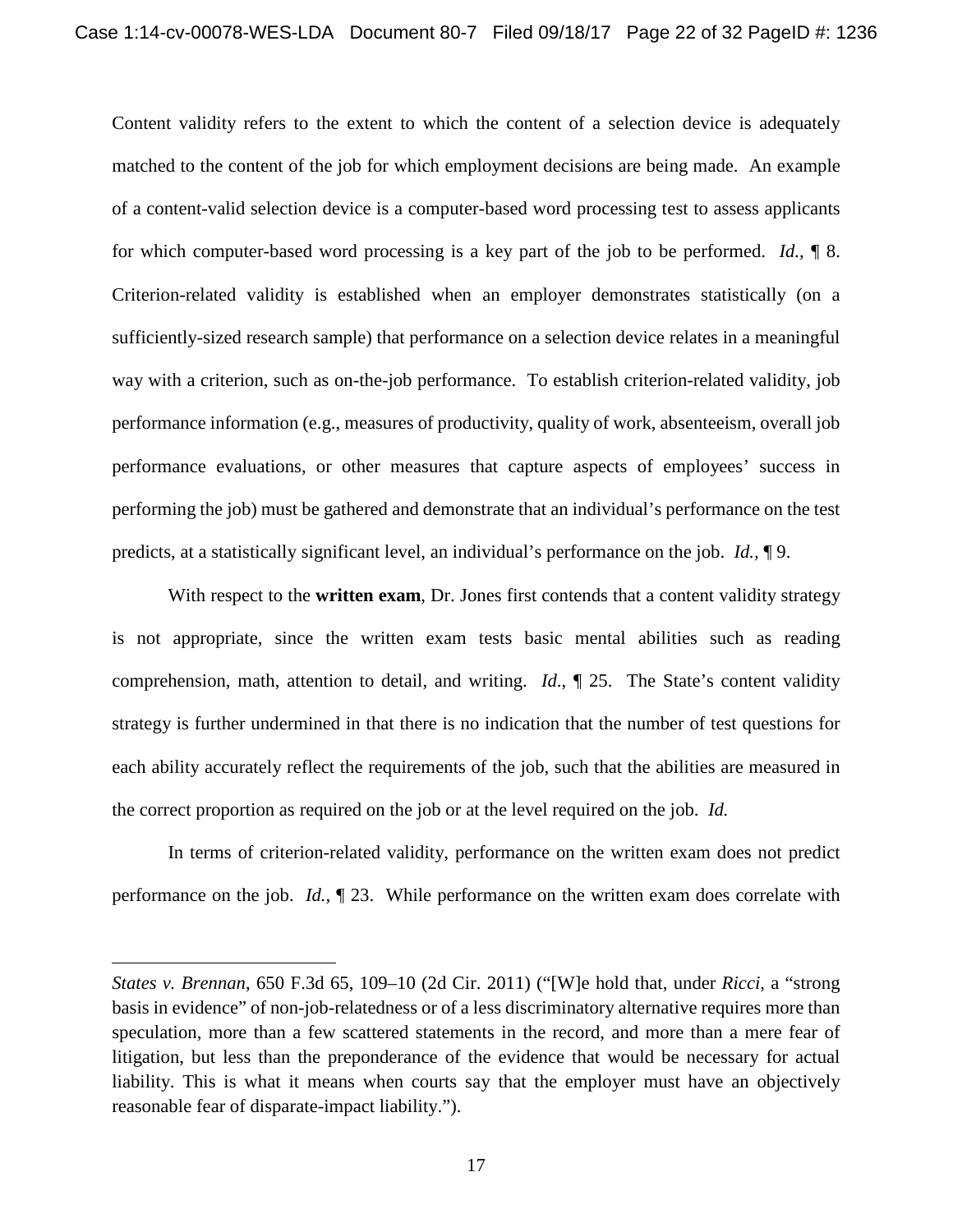higher performance on RIDOC paper-and-pencil training academy tests, performance in the RIDOC training academy does not predict performance on the job. *Id.*, ¶ 24. *Passing* the RIDOC training academy, not performing well on paper-and-pencil academy tests, is the appropriate criterion, and the State's experts have presented no evidence that show whether (or what) scores on the written exam predict RIDOC training academy passage. *Id.* Finally, the United States maintains there is insufficient evidence to support the passing score of 70% used on both the initial and revised written exams, because the score does not distinguish those who can and cannot perform the correctional officer job. *Id.,* ¶ 26.

With respect to the **video exam**, the United States rejects the validity transportability arguments advanced by the State's experts—that is, arguments that validity evidence assembled elsewhere may be "transported" to support the use of the video exam in Rhode Island. While the State's experts rely on studies performed in other jurisdictions by the test developer purporting to show that performance on the video exam predicts performance on the job, the test developer's claims of content and criterion-related validity in other jurisdictions cannot be confirmed because the underlying test development data and criterion-related validity study data no longer exist. *Id.,* ¶ 28. Moreover, according to Dr. Jones, the video exam appears to function differently in Rhode Island than in other jurisdictions, such that Rhode Island-specific evidence is required to support the use of the video exam in Rhode Island. *Id.* While the State's experts performed a Rhode Island-specific study, it suffers from multiple problems: the State's experts reported inconsistent and unreliable results, used only sixty percent of the job performance data they collected, and drew largely upon chance in their statistical findings. *Id.,* ¶ 29. Lastly, the passing score of 79.5% for the video exam is too high and does not distinguish between those who can and cannot perform the correctional officer job. *Id.,* ¶ 30.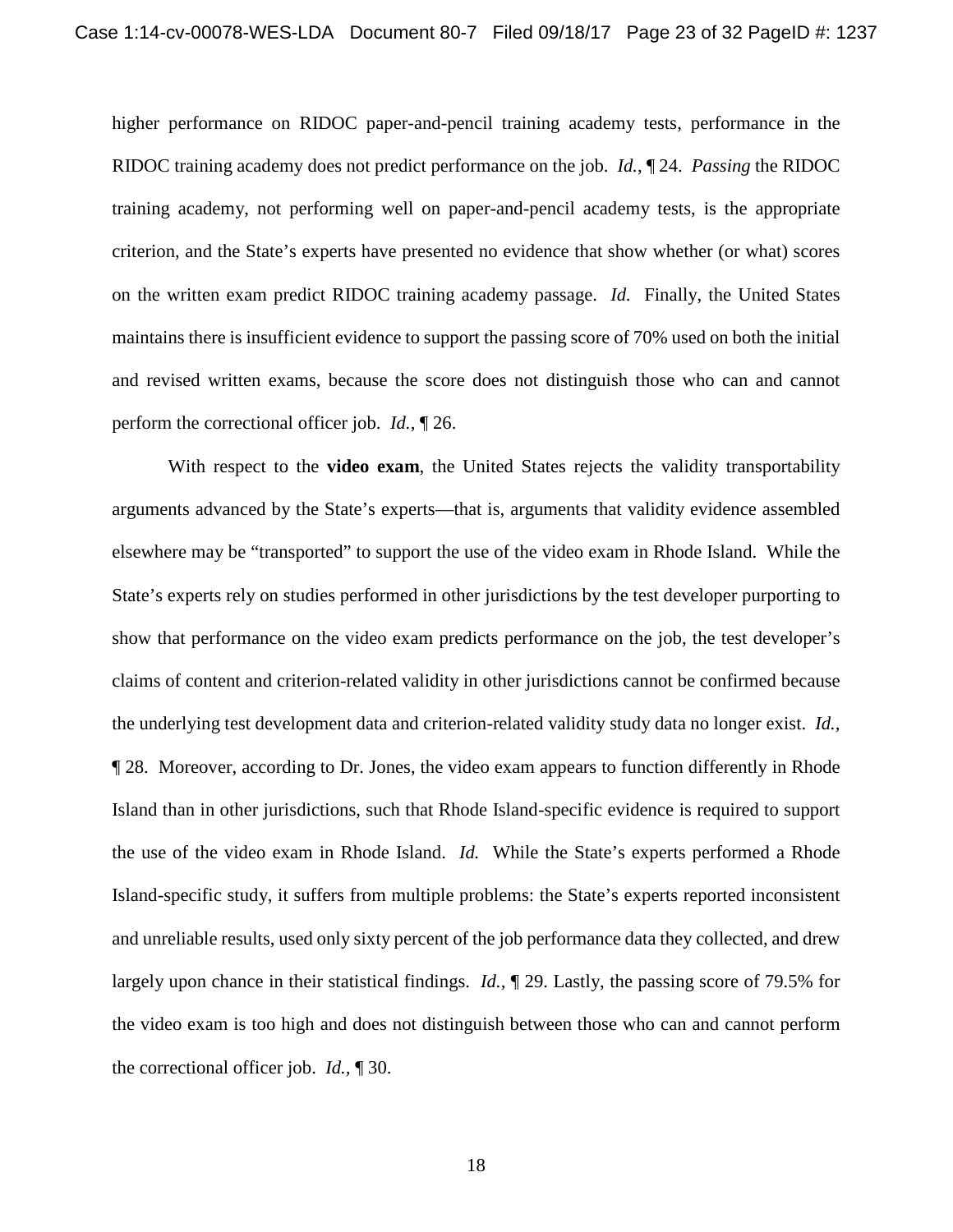## c. *The United States Has Proposed Viable Alternatives to the Current Selection Process*

<span id="page-23-0"></span>Even if Defendants could establish that the written examination and video examination are job related and consistent with business necessity, the United States could still prevail by showing the availability of viable alternatives with less disparate impact that meet the State's needs. *See* 42 U.S.C. § 2000e-2(k)(1)(A)(ii). Dr. Jones proposed alternatives that would reduce the statistically significant disparate impact on African American and Hispanic applicants and serve Rhode Island's legitimate business needs. First, Rhode Island could have used lower passing scores on the written and video exams. *Id.,* ¶ 31. Specifically, the revised written test could be used with a passing score of 52% (which would predict with 95% certainty whether an applicant would pass the RIDOC training academy) or 65% (which Rhode Island already used in 2007); and the video exam could be used with a passing score of 70% (which Rhode Island attempted to use in 2000 and will be used in the interim process). *Id.,* ¶ 31. Second, Dr. Jones produced a modified 52-item version of the video exam using Rhode Island-specific performance data gathered by the State's experts. *Id.,* ¶ 32. The modified video test eliminated items having a disparate impact on African American and Hispanic applicants and items where the correct answer correlated with poorer performance on the job. *Id.,* ¶ 32. Both of these alternatives would have had less of a disparate impact on African American and Hispanic candidates and would have met RIDOC's legitimate business needs. For these reasons, there is a "strong basis in evidence" that the United States may prevail at trial and secure the type of relief afforded in this Settlement Agreement. *See supra* notes 4-5.

## 2. The Settlement Agreement Provides Relief That Is Appropriate Under Title VII

<span id="page-23-1"></span>Courts have "not merely the power but the duty to render a decree which will so far as possible eliminate the discriminatory effects of the past as well as bar like discrimination in the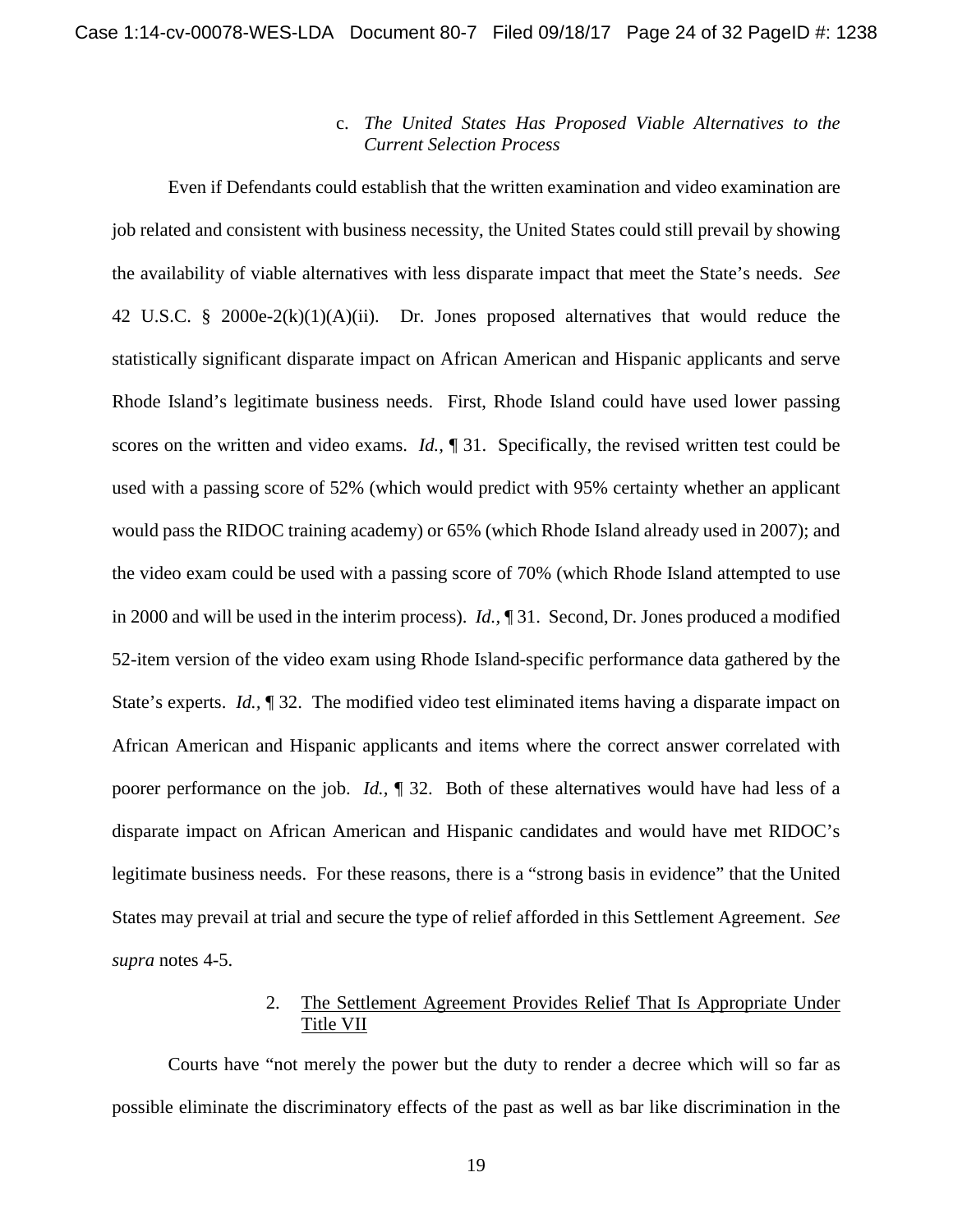future." *Albemarle Paper Co. v. Moody*, 422 U.S. 405, 418 (1975) (citation omitted). Here, the relief provided in the Settlement Agreement is lawful, fair, reasonable, adequate, and otherwise consistent with the public interest because the proposed Settlement Agreement provides (1) the relief necessary to ensure that Defendants have a Title-VII compliant selection process in the future; (2) individual relief to those individuals who otherwise would have been eligible for consideration to be hired as correctional officers except for the use of the written and video examinations; and (3) notice and an opportunity to be heard to third parties who may be affected by the implementation of relief. Furthermore, the relief awarded in the Settlement Agreement is no more than the United States could obtain were it to prevail at trial. *See Durrett*, 896 F.2d at 604.

#### <span id="page-24-0"></span>a. *Injunctive Relief Should Be Awarded*

When an employer has engaged in a pattern or practice of discrimination in violation of Title VII, an award of injunctive relief is justified without any further showing. *See Teamsters,* 431 U.S. at 361. Appropriate injunctive relief may include: an order prohibiting an existing discriminatory practice; an order for the adoption of a new, lawful selection procedures; an order to retain records or compliance reports; an injunction against future discrimination; or "any other order necessary to ensure the full enjoyment of the rights protected by Title VII." *Id.* (internal quotations omitted). Consistent with these parameters, the injunctive relief set forth in the Settlement Agreement provides for the cessation of the practices alleged by the United States to constitute a pattern or practice of discrimination. Specifically, the Settlement Agreement enjoins the Defendants from using their current written and video examination to select entry-level COs,<sup>[6](#page-24-1)</sup>

<span id="page-24-1"></span> <sup>6</sup> Due to the State's immediate operational needs, the Parties have agreed to an interim selection process for *one class of correctional officers* using the revised written exam at a passing score of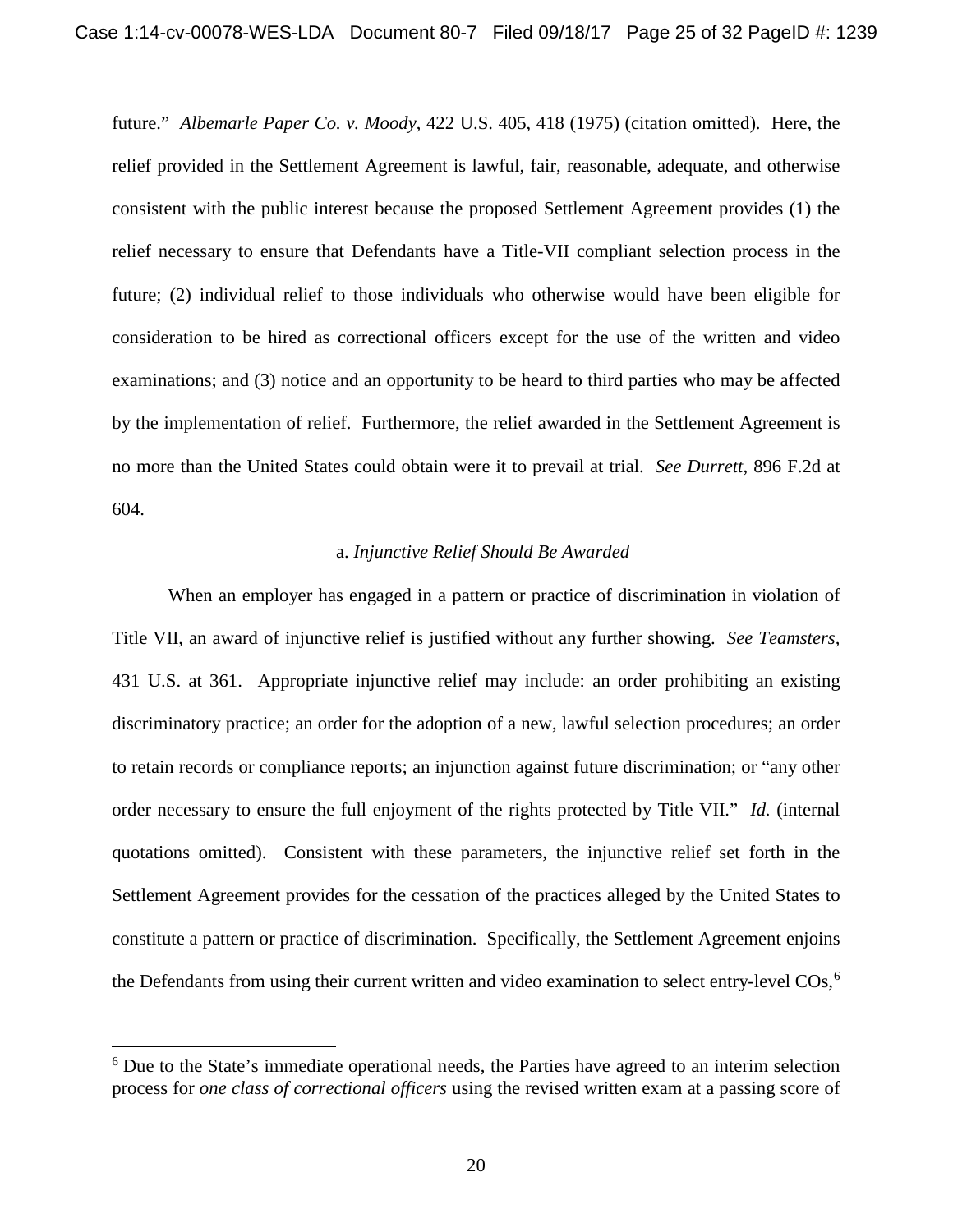and requires the development of a new, valid selection process. Thus, this relief, and the objectives it serves, is lawful, fair, reasonable, adequate and consistent with the public interest. *See Durrett*, 896 F.2d at 604; *Conservation Law Found. of New England, Inc*., 989 F.2d at 58.

#### b. *Individual Remedial Relief Should Be Awarded*

<span id="page-25-0"></span>One of the central purposes of Title VII is to make whole persons who have been harmed by employment practices that violate the statute. *See Albemarle*, 422 U.S. at 418. In enacting Title VII, "Congress took care to arm the courts with full equitable powers" so that the courts may fashion relief for identifiable victims of unlawful employment practices. *Id*. In exercising these equitable powers, a court may fashion relief "as may be appropriate, which may include, but is not limited to, ... hiring of employees," with monetary and other equitable relief as the court deems appropriate. *Franks v. Bowman Transp. Co.*, 424 U.S. 747, 763 (1976) (quoting Section 706(g) of Title VII, 42 U.S.C. § 2000e-5(g)). In Title VII pattern or practice cases, the goal is to place affected individuals at, or as near as possible to, the situation they would have been in if not for the challenged practices. *Albemarle*, 422 U.S. at 418-19 (citation omitted). That is, each unsuccessful applicant is presumptively entitled to individual remedial relief, as required by Title VII. *Franks*, 424 U.S. at 773 n.32; *Teamsters*, 431 U.S. at 362; *Johnson v. Allyn & Bacon, Inc*., 731 F.2d 64, 69 (1st Cir. 1984).

Guided by these principles, courts have routinely approved settlements which include "the three basic components of 'make whole' relief in hiring discrimination cases: a job offer, backpay, and retroactive seniority." *See Wrenn v. Sec'y, Dep't of Veterans Affairs*, 918 F.2d 1073, 1076 (2d Cir. 1990); *see, e.g.*, *United States v. Massachusetts*, 869 F. Supp. 2d 189, 191-92, 196 (D. Mass.

 $\overline{a}$ 

<sup>70%</sup> and the video exam at a lower passing score of 70%. Exh. A, Settlement Agreement, at ¶¶ 32-33.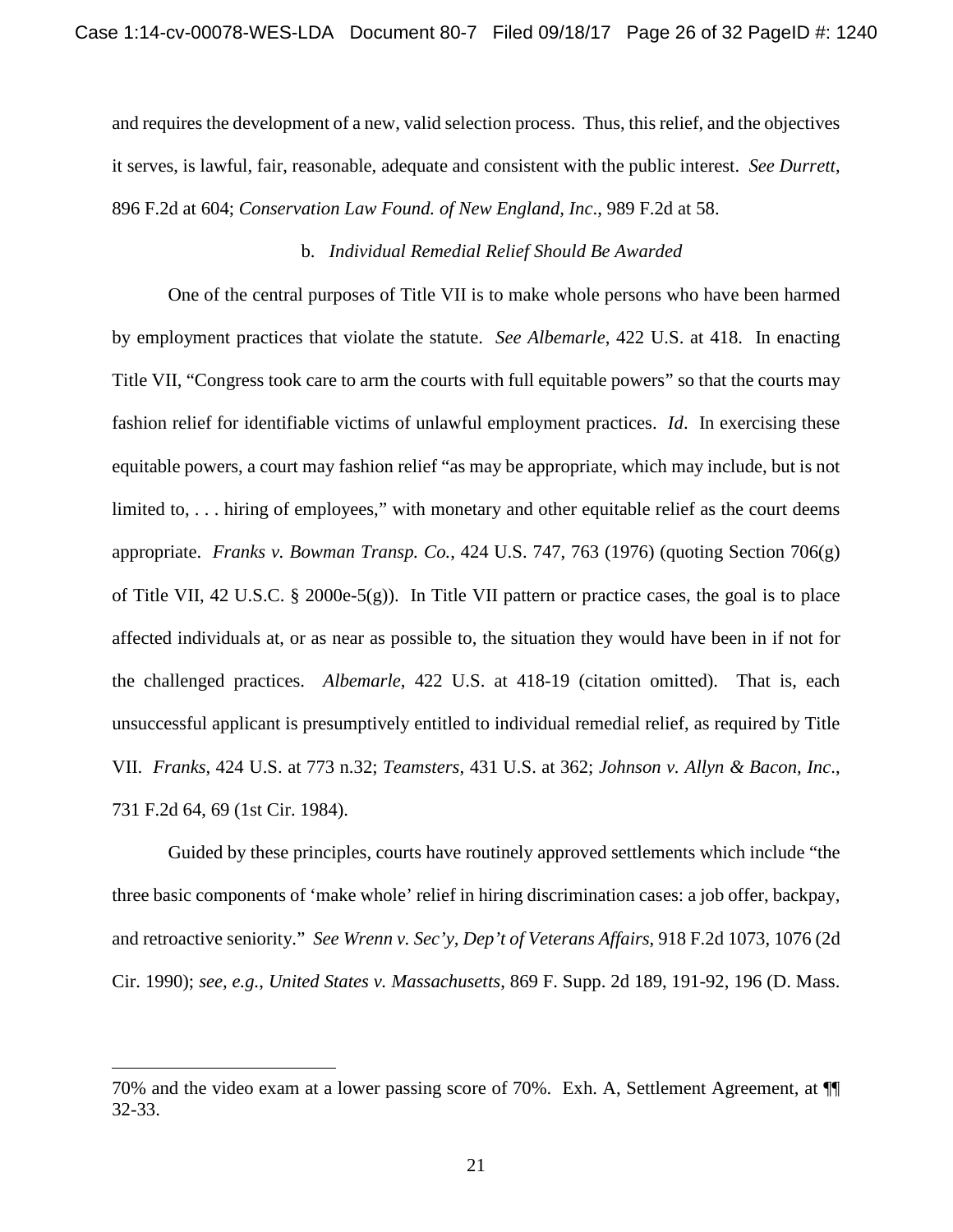2012). Individual relief will be limited to those individuals who were adversely impacted by the State's hiring practices—namely, African American and Hispanic applicants who failed the initial or revised written exam or the video exam between January 2000 and 2013 or failed the revised written exam administered as part of the interim selection process and met the minimum job qualifications. Exh. A, Settlement Agreement, at ¶¶ 48-49. These individuals will have an opportunity to qualify for make whole relief, which includes monetary and/or priority hiring relief with retroactive noncompetitive seniority benefits.

Under the terms of the Settlement Agreement, Rhode Island will provide a total of \$450,000 in monetary relief. *Id.*, 141. The relief afforded is less than what could have been recovered had the United States prevailed at trial. The monetary award will be distributed to eligible claimants pursuant to the Settlement Agreement. *Id.*, ¶ 72.

The Settlement Agreement also provides for priority hire relief to qualified African American and Hispanic claimants. *Id.*,  $\mathbb{I}$  90-91. The Parties have agreed that Rhode Island will offer priority hiring relief to 37 eligible African American and Hispanic claimants. *Id.*, ¶¶ 90-91. The number of priority hires required by the Settlement Agreement is not higher than the estimated hiring shortfall caused by the challenged employment practices.<sup>[7](#page-26-0)</sup> Additionally, priority hire relief does not require incumbent employees to be removed from their jobs, and does not act as an absolute bar to the employment of other persons. Therefore, priority hiring relief is narrowly tailored to those persons who actually would have been hired absent the disparate impact of the written or video exams and currently meet the job qualifications.

<span id="page-26-0"></span> $<sup>7</sup>$  Dr. Siskin determined the hiring shortfall for the initial written exam, revised written exam and</sup> video exam. *See supra,* Section III A-B. Absent the disparate impact of the revised written exam and video exam, Dr. Siskin estimates that 52 additional African Americans and 55 additional Hispanics would have been hired.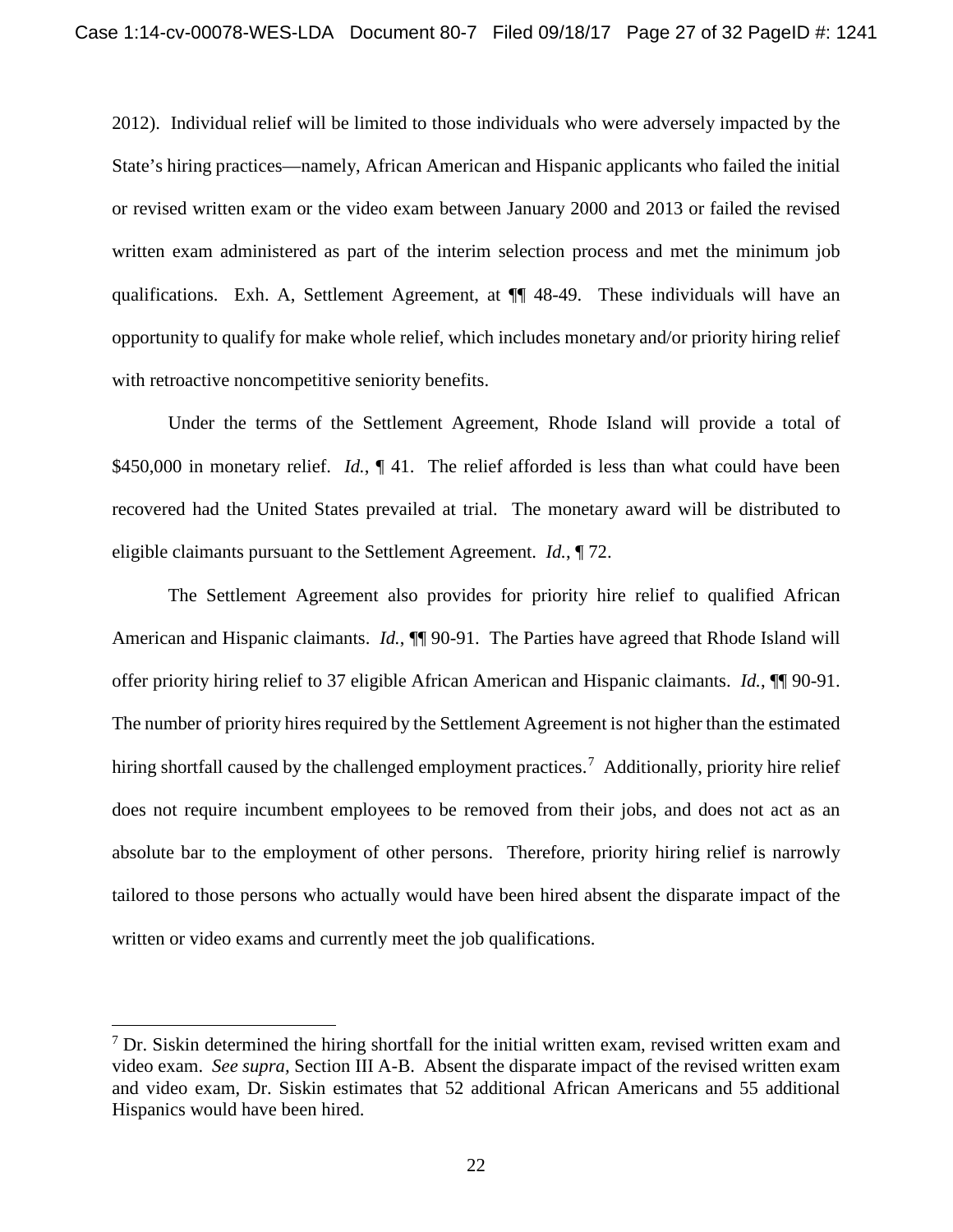Finally, the Settlement Agreement provides retroactive noncompetitive seniority for individuals who qualify for priority hire relief. This award shall correspond with the graduation date of the first academy class the claimant would have entered and is necessary to achieve the "make whole" purpose of Title VII. *Franks*, 424 U.S. at 763-66; Exh. A, Settlement Agreement, at ¶¶ 12, 90. Priority hires who failed the initial written, revised written, or video exams administered from 2000-2013 (but not failers of the revised written exam administered in 2017 as part of the interim selection process) also qualify for retroactive pension benefits. Exh. A, Settlement Agreement, at  $\P$  90, 102-105. The amount of retroactive noncompetitive seniority awarded to recipients of priority hire relief is no more than the amount of seniority that these individuals would have received absent the effect of the challenged practices because it is based on the presumptive hire date—the graduation date of the first academy class they would have entered had they not failed the written or video exams. *Id.*, **¶** 12, 90.

## 3. The Settlement Agreement Provides for Hearings to Ensure the Fairness of the Settlement Agreement, Protects Third Parties' Rights, and Protects the Settlement Agreement from Collateral Attack

<span id="page-27-0"></span>To safeguard against later challenges, the Settlement Agreement provides for both a Fairness Hearing on the Settlement Agreement prior to final approval of the Settlement Agreement by the Court, and a Fairness Hearing on Individual Relief prior to the implementation of that relief. *Id.*,  $\P$  15, 57. The Fairness Hearing on the Settlement Agreement gives this Court the opportunity to satisfy itself that the terms of the Settlement Agreement are lawful, fair, reasonable, adequate, and otherwise consistent with the public interest. The Fairness Hearing on Individual Relief gives this Court the chance to ensure that the awards of individual remedial relief are fair and equitable given the total amount of relief available under the Settlement Agreement. Both fairness hearings comport with the provisions of Title VII that protect a Title VII settlement agreement or consent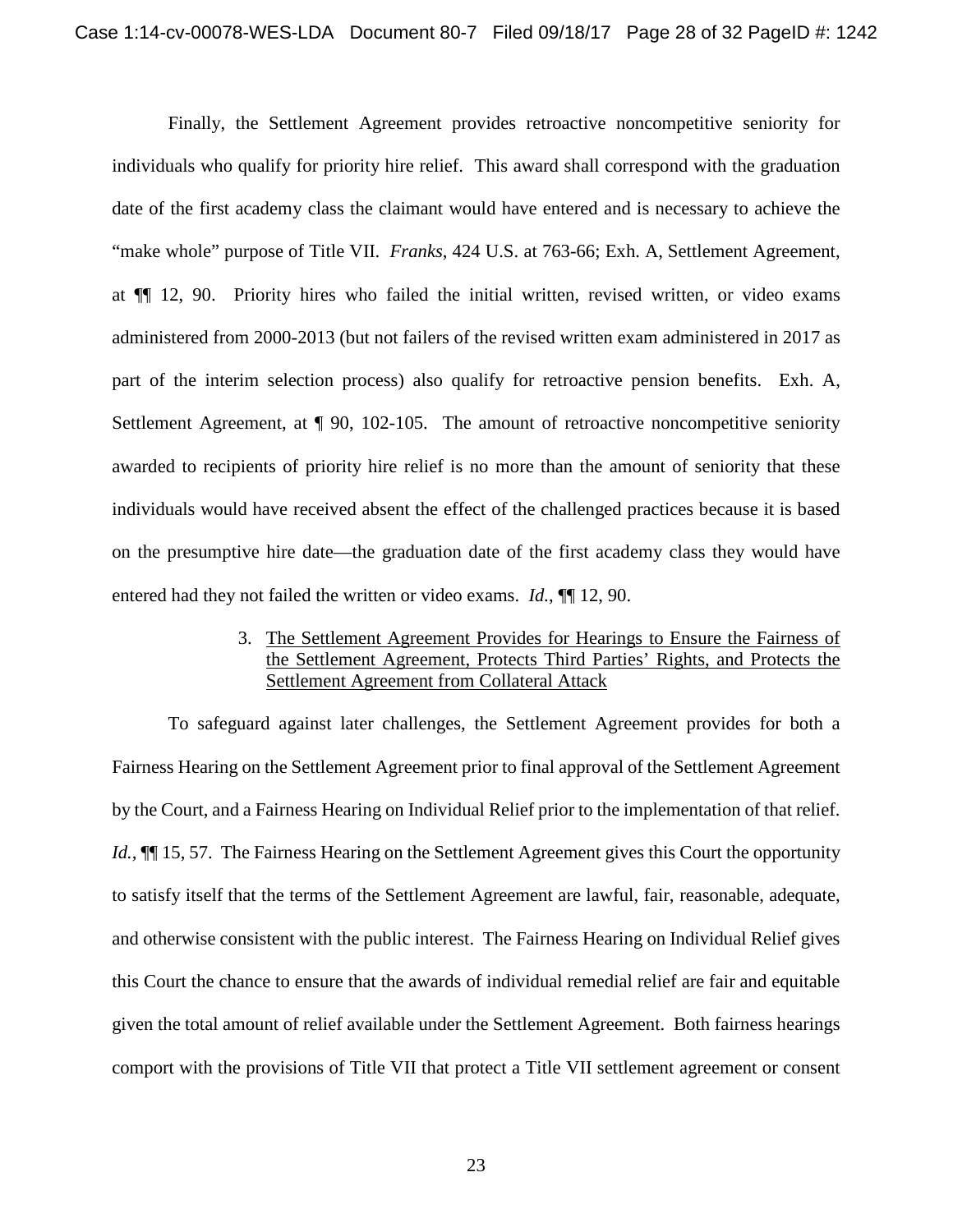decree from collateral attack, while addressing due process concerns. *See* 42 U.S.C. § 2000e-2(n)(1)*; Boston Police Superior Officers Fed'n v. City of Boston*, 147 F.3d 13, 19 (1st Cir. 1998); *see generally Edwards v. City of Houston*, 78 F.3d 983, 991 n.8 (5th Cir. 1996) ("Section 2000e-2(n) protects consent judgments from certain subsequent collateral challenges by persons who, although not parties to the litigation that produced it, may have interests adversely affected by the judgment."); *United States v. New Jersey*, 1995 WL 1943013, at \*23 (D.N.J. March 14, 1995) (concluding that fairness hearing process consistent with 42 U.S.C.  $\S$  2000e-2(n)(1)(A) protects the procedural due process rights of all individuals potentially affected by the consent decree).

Before the Initial Fairness Hearing, written notice of the Parties' execution of the Settlement Agreement, the date of the Initial Fairness Hearing, as well as instructions for submitting objections will be provided to persons whose interests may be affected. Exh. A, Settlement Agreement, at  $\P$  19-23 (Appx. A). At the Initial Fairness Hearing, the Court will determine, after considering timely-filed objections, whether the terms of the Settlement Agreement are lawful, fair, reasonable, adequate, and otherwise consistent with the public interest.

Assuming the Settlement Agreement is approved by the Court, a claims process will follow, after which claimants will be given a second opportunity to object, this time to their awards of individual relief. The purpose of the Fairness Hearing on Individual Relief is to allow the Court to evaluate whether the awards of individual remedial relief are fair and equitable and whether to approve or modify individual determinations regarding eligibility for monetary and priority hire relief. Each individual potentially eligible for relief pursuant to the Settlement Agreement will receive notice of the Fairness Hearing on Individual Relief, notice of what individual remedial relief, if any, may be awarded, and instructions for filing objections to the proposed award of individual remedial relief. *Id.*, ¶ 58. The Settlement Agreement contemplates that the Court, after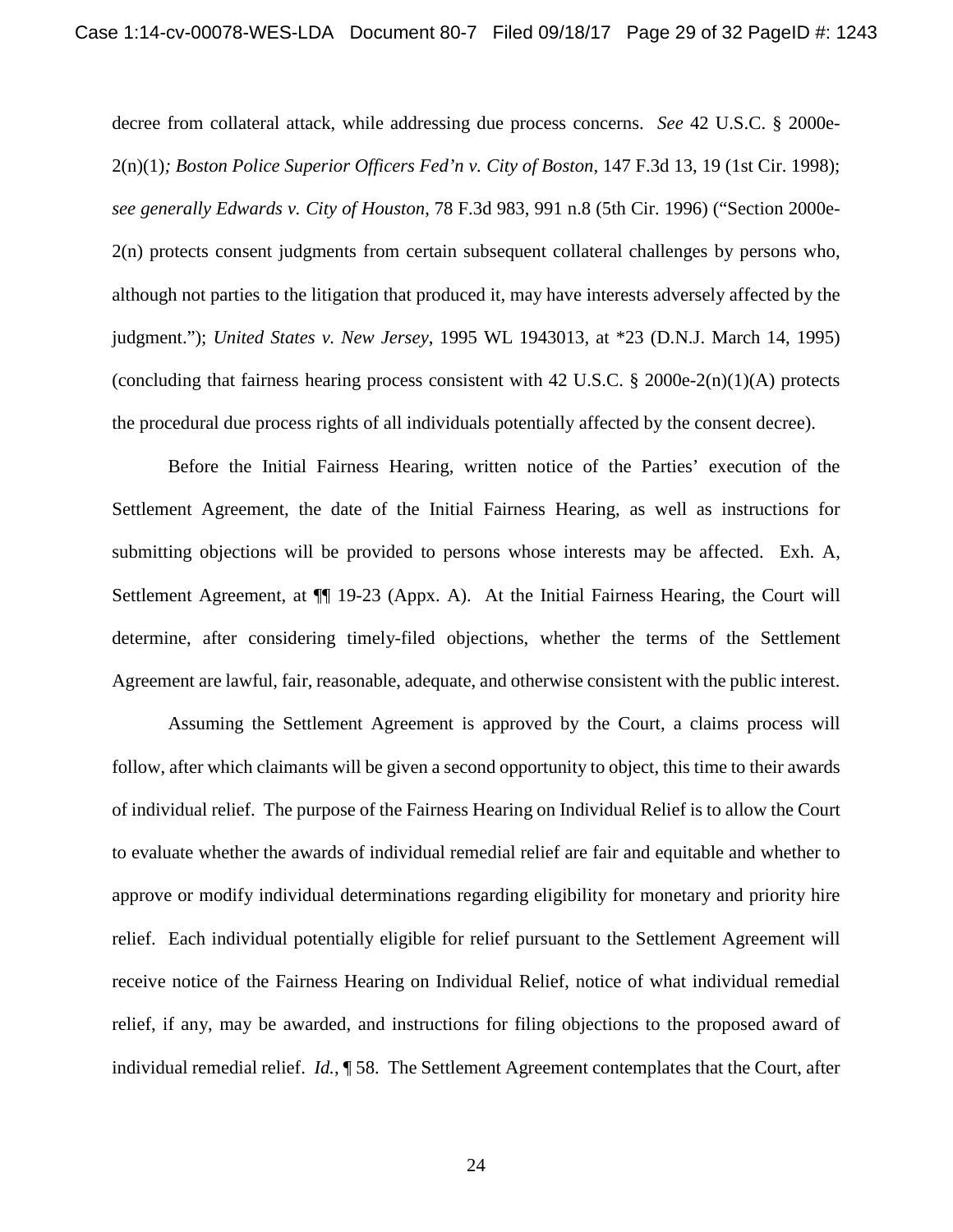considering timely-filed objections, will enter an order approving or modifying the proposed individual remedial relief following the Fairness Hearing on Individual Relief.

## <span id="page-29-0"></span>**VI. CONCLUSION**

For the foregoing reasons, the Court should provisionally enter the accompanying Settlement Agreement and set a date for a Fairness Hearing on the Terms of the Settlement Agreement.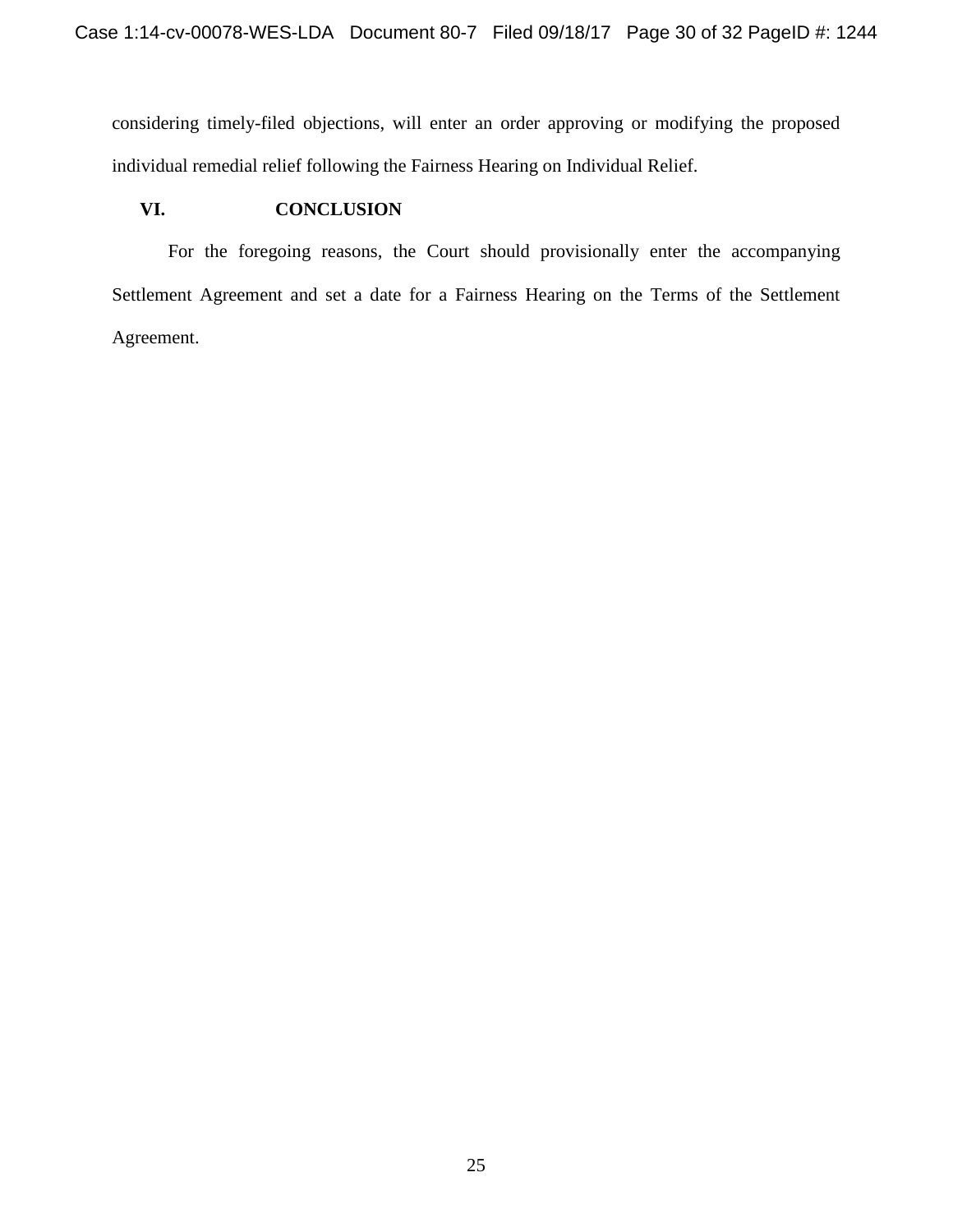Case 1:14-cv-00078-WES-LDA Document 80-7 Filed 09/18/17 Page 31 of 32 PageID #: 1245

Date: September 18, 2017

Respectfully submitted,

## FOR PLAINTIFF UNITED STATES OF **AMERICA:**

CLARE GELLER (NY Reg. No. 4087037) Deputy Chief DAVID REESE (AL Bar No. ASB-0087- $I67R)$ KUNTI SALAZAR (CA Bar No. 279090) EMILY GIVEN (NY Reg. No. 5420211) **Trial Attorneys Civil Rights Division Employment Ligation Section** 950 Pennsylvania Ave., NW, PHB 4510 Washington, DC 20530 Telephone: (202) 514-3851 Fax: (202) 514-1105

**Attorneys for Plaintiff** 

## FOR DEFENDANTS STATE OF RHODE **ISLAND, and RHODE ISLAND DEPARTMENT OF CORRECTIONS:**

NEIL F.X. KELLY (Bar No. 4515) REBECCA TEDFORD PARTINGTON (RI Bar No. 3890) **Assistant Attorneys General** ARIELE YAFFEE (Bar No. 8646) **Special Assistant Attorney General** 150 South Main Street Providence, Rhode Island 02903 Telephone: (401) 274-4400 ext. 2284, 2231 Facsimile: (401) 222-3016

**Attorneys for Defendants**